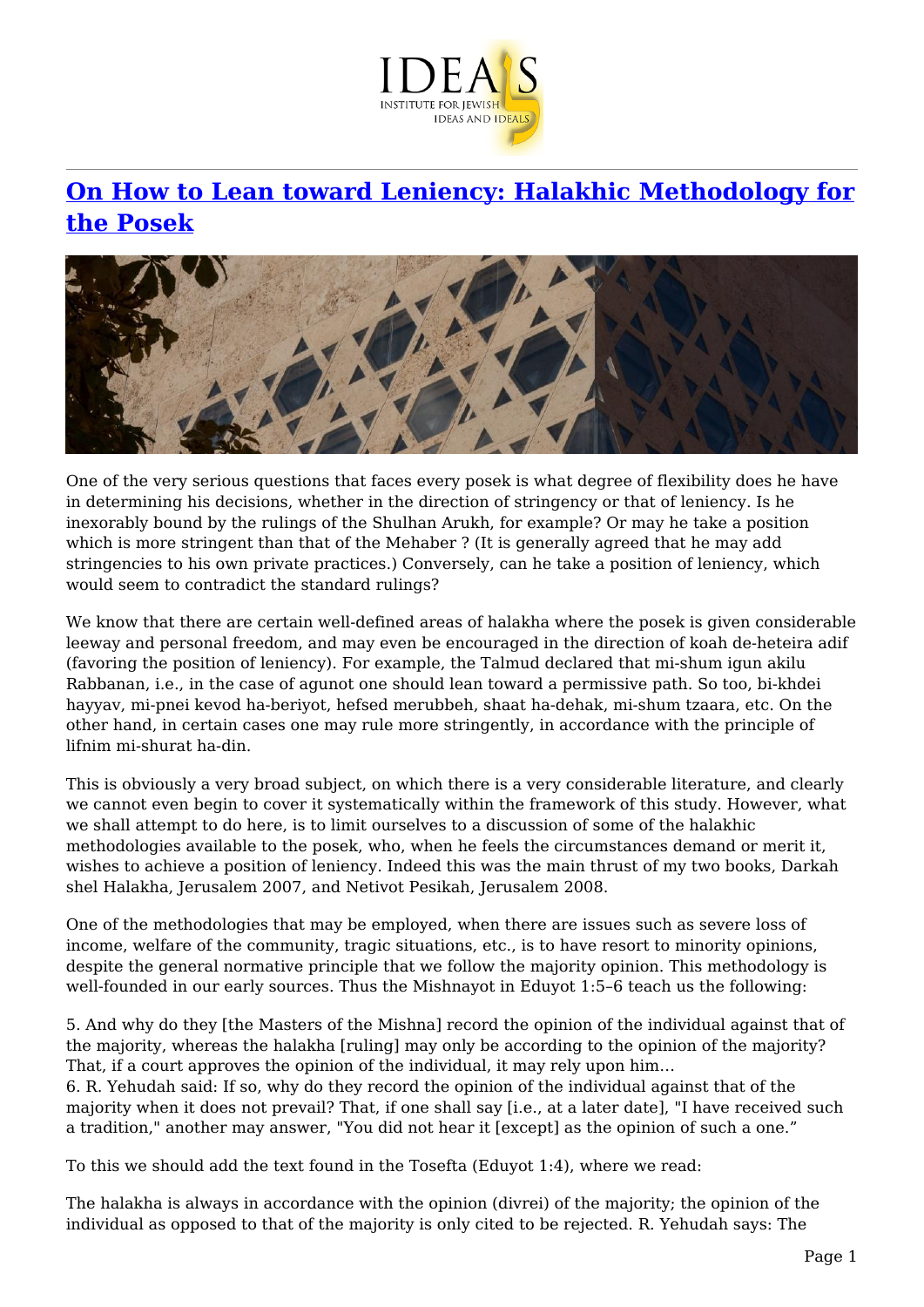

opinion of the individual as opposed to that of the majority is cited lest there be an hour of need, and they can rely upon it. The Rabbis said: The opinion of the individual as opposed to that of the majority is cited so that when one says "it is pure" and the other says "it is impure," this says "it is impure in accordance with the view of R. Eliezer," they reply to him, "the ruling is in accordance with the tradition of R. Eliezer."

The Mishnah rules that the minority view can be used by a more senior beit din, while the Tosefta says that it can be used to make changes in the law when there is an hour of need.

The Mishna text has been the source of considerable discussion in recent times. See, e.g., Y. Blidstein, Samhut u-Meri be-Hilkhot ha-Rambam: Perush Nirhav le-Hilkhot Mamrim (chapter 1–4), Tel-Aviv 2002, pp. 83–84; K. Albeck, Mavo la-Mishnah, Jerusalem 1999, Nezikin pp. 475–476; Y.M. Epstein, Arukh ha-Shulhan be-Atid, Jerusalem 1969. Hilkhot Mmmrim 5:5; M. Fisch, "Parshanut Dehukah ve-Textim Mehaivim: Ha-Okimta ha-Amorait ve-ha-Filosofiah shel ha-Talmud," and Iyyunim Hadashim be-Filosofiah shel ha-Halakhah, eds. A. Ravitzky, A. Rosenak, Jerusalem 2008, p. 265; M. Rorth, Orthodoxiah Humanit: Mahshevet ha-Halakhah Shel ha-Rav Professor Eliezer Berkovitz, Tel-Aviv 2013, pp. 41–54, referring to Berkovitz's Ha-Halakha Kohah ve-Tafkidah, Jerusalem 1981 pass., and other of his writings.

However, let us go back to the classical commentators to the Mishnah, such as R. Yisrael Lifschitz, who in his Tiferet Yisrael ad loc., explains:

It should seem to me that he wishes to say that one can rely on the individual opinion at times of need, as it is stated, "R. Shimon is worthy to be relied upon in times of need." (B. Gittin 19a, B. Berakhot 9a, B. Shabbat 45a, B. Nidah 6a, 9b)

Similarly, R. Shelomoh ha-Adani, in his Melekhet Shelomoh ad loc., writes:

For were it not for the opinion of the individual it would be impossible to annul the opinion of the majority, even in times of need…. But if there was a difference of opinion on a certain issue, then a different court, even of lesser status, can rely on the minority view….

He adds further proof for this assertion from a statement by R. Saadiah Gaon to B. Ketubot 93a, (cited in Otzar ha-Geonim, by B. M. Lewin, Jerusalem 1939, p. 310 no.721). There is a difference of opinion as to whether this methodology applies also to biblical laws or merely to rulings of rabbinic status, the Siftei Cohen, Shah, (Shabbetai ben Meir ha-Cohen, 1621–1661) (to Yoreh Deah 242 ad fin.) taking the former position, and the Turei Zahav by R. David ha-Levi (1586–1667) (Yoreh Deah 293) the latter.

R. Menasheh of Ilya (Lithuania 1767–1831) clarified the Eduyot statement as follows:

We thus learn that a court may rely on an individual and, at its discretion, change a law from the one that had bound their ancestors…. (Alfei Menasheh vol.1, Jerusalem 1979, p. 44)

This, too, is the view of the Raavad (as against that of the Rambam), and also of Tosafot to Megilah 5b, as explicated by R. Mosheh Tzvi Neriah, in his article "Yahid ve-Rabim," Or Hamizrah VIII, 1961, (3/33), pp. 9–11.

Indeed, it could well be that both dissenting views are actually correct. So we read in B. Eruvin 13b and B. Gittin 6b that:

R. Abba stated in the name of Samuel: For three years there was a dispute between Beit Shamai and Beit Hillel, with these claiming "the halakha is as we say." Then a heavenly voice declared,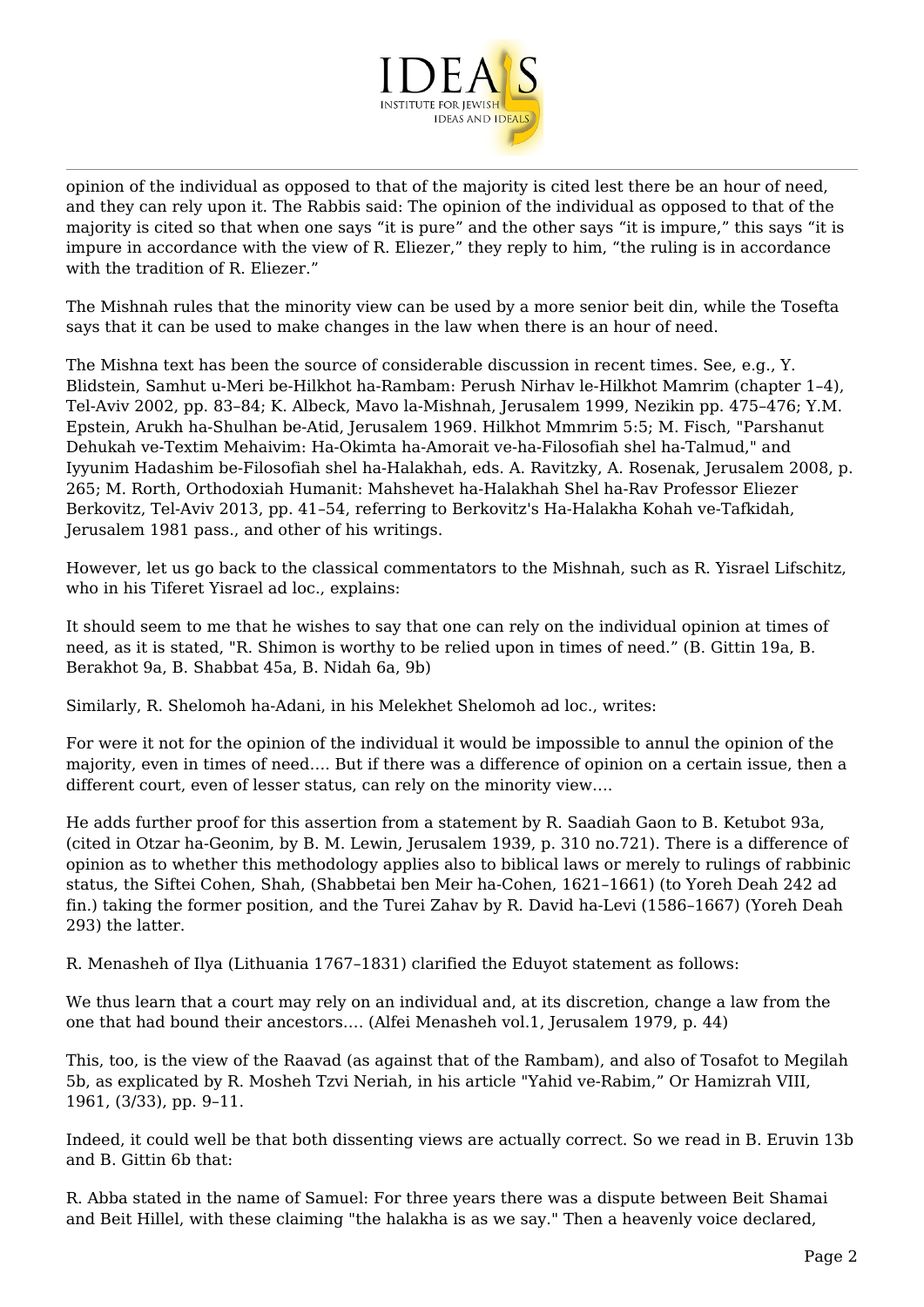

"These and these are the words of the living God, but the halakha follows the rulings of Beit Hillel."

And see Ritba to Eruvin ibid. ed. M. Goldstein Jerusalem 1974, p. 107, who writes as follows:

They asked the Rabbis of France, of blessed memory: How is it possible that both [opinions] be the words of the Living God, when they forbid and they permit? And they replied, When Moses went up to the heavens to receive the Torah, they [the angels] showed him for every single detail 49 facets to forbid and 49 facets to permit. And he questioned the Holy One blessed be He concerning this. And He said that it would be given to the Sages of Israel in each generation [to make a determination], and that determination would be according to their ruling. And this is correct according to the homily, but in truth there is a secret [explanation], (i.e., an esoteric one).

(See Moshe Halbertal's analysis in People of the Book: Canon, Meaning, and Authority, Cambridge Mass. London 1997, pp. 63–72, on what he calls "The Constitutive View").

Compare this to Midrash Psalms 12:4, ed. Buber, pp. 107–108:

Said R. Yannai: The Torah was not given "cut and dried" (hatikhin), but for each word that God gave to Moses He gave 49 facets for [declaring] purity and 49 for impurity. Said Moses before Him, "Master of the Universe, how then will we be able to clarify the issues?" He replied to Him, "We follow the majority; if the majority declare impurity, it is impure, if purity, it is pure."

(This text is derived from Y. Sanhedrin 4:2, 22a.) See further B. Eruvin 6b. See further, R. Hayyim Vital, Shaar ha-Kavanot: Inyanei Tefilin, Derush 6, 11a, ed. Yeshivat-ha-Mekubalim, Jerusalem n.d. but c. 2005, vol.1, p. 199.)

Similarly, we read in B. Hagigah 3b:

"The masters of the assemblies" (Ecclesiastes 12:11)—these are the scholars who gather together in assemblies and study Torah, some ruling pure and others ruling impure, some prohibiting and others permitting, some rejecting and others accepting. Were one to say, "How, then, can I learn Torah from now on?" The Scripture says, "They are given from our Shepherd" (Ecclesiastes 12:11). One God gave them, and One Leader attended them." [1]

R. Menahem Recanati, in his commentary on the verse "And God spoke all these words saying," (Exodus 20:1), writes as follows:

The Rabbis said in B. Hagigah 3b: "[The words of the wise are as goads and as rails fastened] by the masters of the assemblies…" (Ecclesiastes 12:11)—these are the learned Sages; "assemblies," they who are studying Torah; these declare pure and these declare impure, these declare kosher and these declare not kosher, these permit and these forbid. Should a person say: How can I now learn [i.e., what is correct]? For this we learn, "And God spoke all these words saying" (Exodus ibid.):—they all have one father, all were given by one Master, they were spoken by the Lord of all acts. And they said: R. Meir had one pupil who could prove the insect to be pure in 49 ways (B. Eruvin 13b). [And, of course, insects, vermin, are impure.] And all this is because the words spoken [by God] were [in] "a great voice which did not end" (Deuteronomy 5:19)—[a voice] which had all the facets which change and turn over from impure to pure, to forbidding and permitting, to not kosher and to kosher. Because we cannot possibly believe that that voice lacked anything. Therefore in the greatness of the voice were things that could turn in all directions. And each of the Sages received his own ["voice"], for not only the prophets received from Mount Sinai, but all Sages in every generation, each of them receives his own [message]. And this is what the verse (ibid.) tells us, "these words the Lord spoke unto all your assembly [in the mount out of the midst of the fire, of the cloud, and of the thick darkness." [My emphasis] And in relation to this it is stated that "Both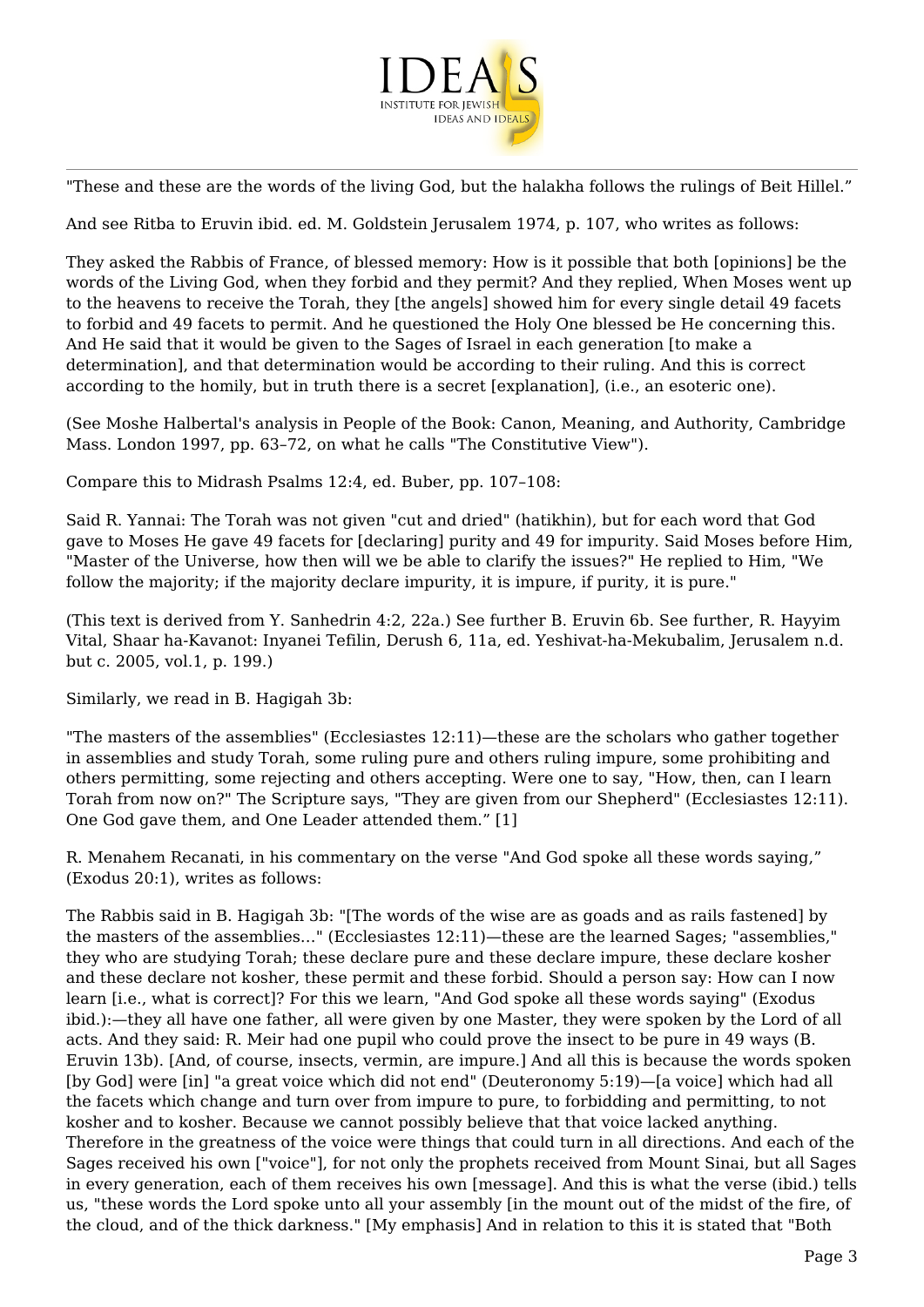

these and these are the words of the living God." For if one of them was mistaken, they would not have made this statement. And these are the 70 facets that the Torah has, which turn to all sides, for that "voice" split up into seventy branches, as we have explained in our commentary to Psalms. Our Sages, of blessed memory taught that God gives to a great host of exponents the "word" which splits up into seven times seven voices, i.e., seventy tongues. And R. Yehoshua ha Levi explained it, like a man who strikes the anvil and numerous sparks fly out in all directions. So too the great host of exponents. The hammer is but one single thing, and it splits up a stone [which it smites] into many fragments. So too is "the voice" in which the Torah was given. And if you think about it, this clears up all the uncertainties.

R. Shelomoh Luria, Maharshal, in his introduction to his Yam Shel Shelomoh, formulates this notion as follows:

Everything that is found in the words of the Sages of the Torah, from the time of Moses up to the present day, these are the Sages concerning whom is it said, "The words of the wise are as goads" (Ecclesiastes 12:11)—they were all given by one shepherd (B. Hagigah 3b). And be not surprised by the various differences of opinion, which are so very distant one from the other, if these opinions are directed to heaven…. But all are the words of the living God, as though each one of them received [his tradition] from God and from Moses, even though what came out of Moses' mouth could never be two opposite statements on one single issue. And the kabbalists explained that all souls were present at Sinai and received [the words] through 49 channels (tzinorot), seven times seven purified (cf. Psalms 12:7). And these are the voices (or sounds) which they heard and saw. [cf. Exodus 20:18, "And all the people saw the thunderings (kolot, voices) and the lightning…." These are the opinions that were transferred through the channels (or conduits), each one seeing through his channel in according with his own understanding. So each one receives in accordance with the strength of his soul… such that one reaches one conclusion, declaring impure, and the other another one, declaring pure…and all are true. And you may understand this. And for this reason the Torah was given to the Sages of each and every generation, each according to the source of his understanding… and in accordance with that which is shown to them from the heavens. [My emphasis]

This seems to express the view of continued revelation, and this indeed is the view of R. Mosheh Alsheich in his commentary to Proverbs 21:17. There, he has an extended discussion on what clearly for him was a very vexing provocative question, as to how two conflicting views can both be correct. His solution is also based on his Kabbalistic views. (See below. See also Abraham J. Heschel, Prophetic Inspiration of the Prophets: Maimonides and other Mediaeval Authorities, Hoboken, NJ, 1996.)

Similarly, R. Mosheh Feinstein, in his Igrot Mosheh, Yoreh Deah 3:92, writes:

Our Sages describe the opposing views of halakhic debate as both being "the words of the living God." This means that Torah study of the diverse views of Sages inherently does not contain something which is not true. Thus the opposing views of Beit Shammai and Beit Hillel are both true. This rule applies also to the disputes of R. Eliezer and all the Tannaim and Amoraim. All of them were given from One Shepherd. Thus it was not untrue when the Heavenly Bat Kol announced that the halakha was in accord with R. Eliezer. His words were inherently true—even though in this world we decide practical halakha on the basis of majority decision. Because of the inherent truth of all views of our sages, we say the blessing "Who gave to us the Torah of truth" even if we are only learning the views that have been rejected from practical halakha such as those of Beit Shammai or minority opinions.

And in Igrot Mosheh, introduction to Orah Hayyim, we read: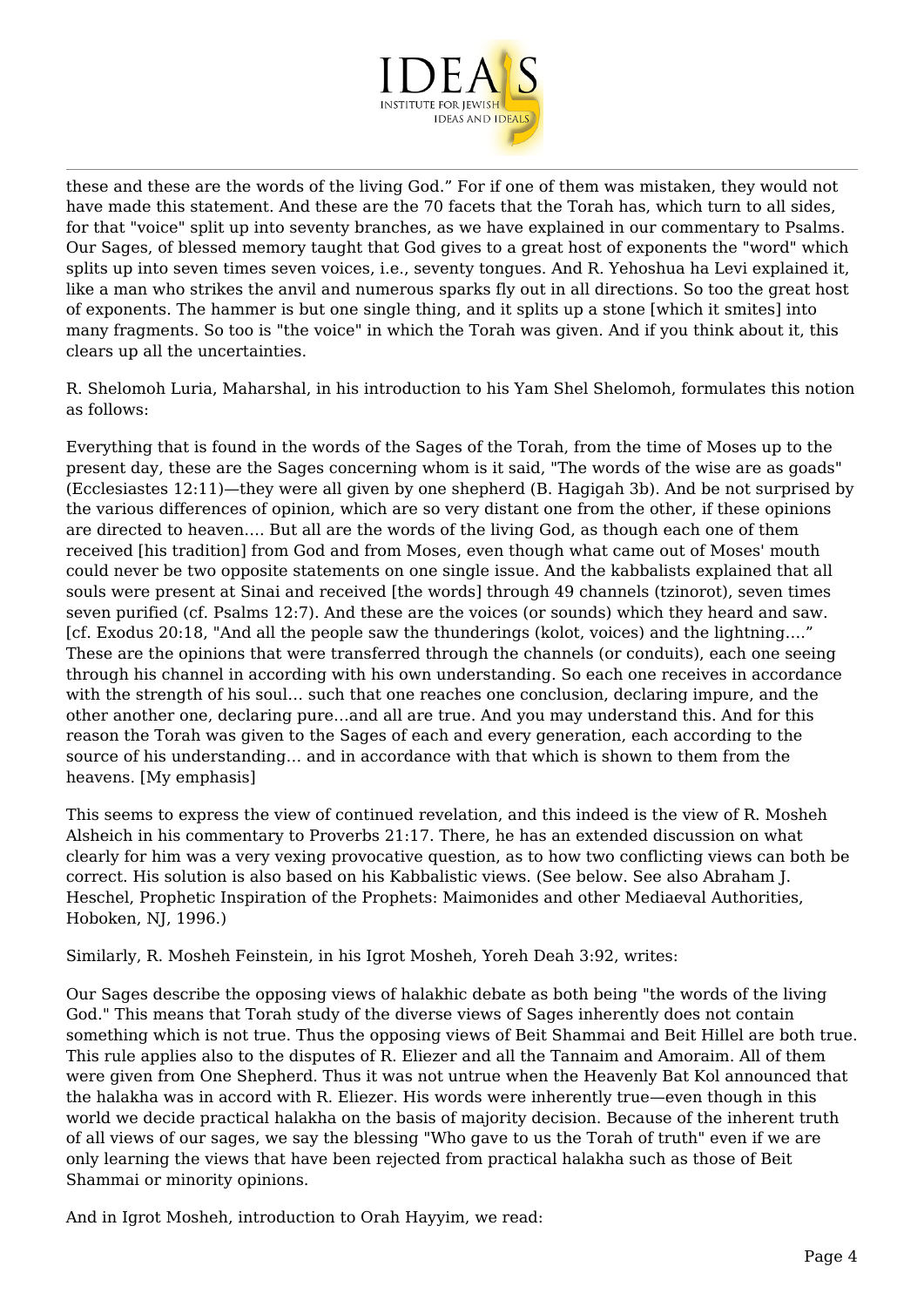

It is correct and obligatory for the sages of the latter generations to decide halakha—even if they are not qualified according to the standards of the sages of the Gemara. Therefore there is definitely a concern that their halakhic determinations are not in accord with the view of Heaven. However, in truth, we are guided by the principle that Torah is not in Heaven. Rather it is determined according to what appears correct to the rabbi after proper study of the issue to clarify the halakha according to the Talmud, and the writings of posekim. He is to use his full abilities to seriously deliberate with fear of Heaven—in order to determine what appears to be the correct halakha. Such a pesak is viewed as true and he is obligated to issue his conclusion. This obligation exists even if in fact his ruling is contrary to the halakha in Heaven. His ruling is also considered the "word of the living God" as long as he is convinced he is correct and it is internally consistent. He will receive reward for his rulings even if the truth is not in accord with his position. Proof for this is found in B. Shabbat 130a: A certain city in Israel that followed the halakha according to R. Eliezer—even though this was not the accepted halakha—received great reward in terms of long life… Thus, the ruling which a rabbi is obligated to teach and receive reward for it, is that which he decides after studying the issue with his full ability. This obligation and the receiving of reward exists even if the ruling is not in accord with the truth. This is the nature of all disputes of the Rishonim and Aharonim concerning what is permitted and what is prohibited. As long as a universal ruling has not been determined—each rabbi can make decisions for his followers according to that which he thinks is correct—even though the objective halakha is only in accordance with one of them. Both will also receive reward for their rulings. Because of this we find much dispute also in the most severe prohibitions—with variations between places that rule like the Rambam and Beit Yosef and those that rule like Tosafot and the Rema. Both of the opposing views are "the words of the living God even though the actual truth as understood by Heaven is only like one of them.

This almost mystical view is echoed in a statement by the Shlah ha-Kadosh, (Toledot ha-Adam: Beit Hokhmah sect. 8):

How do we understand the concept that all the words of our sages are the words of the living God? We read in Eruvin 13b: For three and a half years Beit Shammai and Beit Hillel argued concerning whose views were actually halakha. A Bat Kol announced from Heaven that both views were the words of the living God, but the halakha was in accord with Beit Hillel. The Ritba writes in the name of the rabbis of France that the halakha was given in 49 different ways of prohibition and 49 different ways of permission—it was left up to the rabbis of each generation to determine what was the correct halakha for their generation. There is a problem with this explanation. Only when both sides can be right is it reasonable to say, "Both are the words of the living God." For example, in B. Gittin 6b, concerning the concubine of Givah, the views are not mutually exclusive and both could be correct. However in a dispute where one side says it is prohibited and the other side says it is permitted—then surely both cannot be correct! Therefore, if we choose one side, how can we say about the rejected view that it is "the word of the living God"? The rational mind is simply not satisfied with the words of the French rabbis. In fact, the resolution of this problem is dependent—as the Ritba alluded—upon kabbalistic reasoning and secrets… The explanation of this issue, in my humble opinion, is found in B. Bava Metzia 59b concerning the dispute between R. Eliezer and R. Yehoshua whether Heaven can decide the halakha. I already have explained that every single mitzvah has a source in Heaven. According to one's attachment in Heaven, that is how the mitzvah manifests itself in the physical world. The carrying out of the actual mitzvah is directly related to the nature of the attachment. However not everyone has the same level of attachment. Therefore, each rabbi will decide the halakha based upon his personal attachment and consequently they will not necessarily agree. The final halakha is decided by the majority which indicates the most representative means of attachment to Heaven… This is so even though a particular individual might have a much higher type of attachment in Heaven. The halakha is determined by what is the most appropriate way that the mitzvah performed physically for the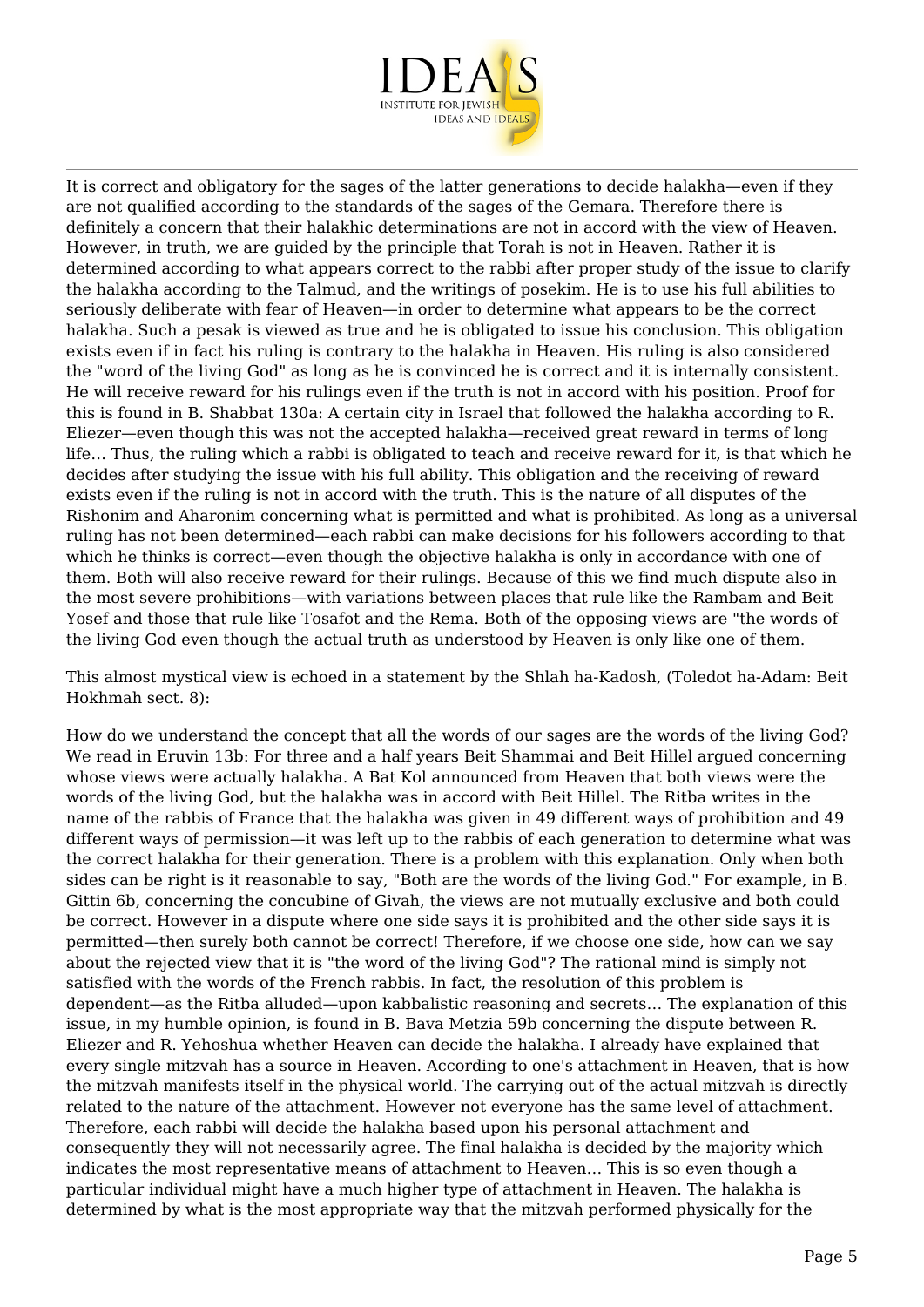

majority. Thus, we can see why two mutually opposing views can both be the "words of the living God." For example, in the dispute concerning tefilin between Rashi and Rabbeinu Tam, each holds that the tefilin of the other is invalid. Would you think that one side never fulfilled the mitzvah of tefilin during his entire life?! The answer is that each side had a unique attachment to Heaven which determined their ruling about tefilin. However, the final halakha is determined by the majority…

Indeed, throughout the generations scholars struggled with the concept of multiple truths—"eilu ve-eilu…," seeking kabbalistic explanations, or finally admitting that such is beyond human comprehension. Thus R. Tzadok ha-Cohen of Lublin, in his Dover Tzedek, Pietrokov 1911, p. 4, writes:

The expression eilu ve-eilu refers to the fact that… all the aspects and parts are in fact a unity, and they all are the words of the living God. However, this concept is truly beyond rational comprehension. How is it possible that complete opposites are both true? We know that it is impossible that truth is anything other than one. How can diverse and conflicting things all be a unity? … Therefore, this concept of eilu ve-eilu is beyond the material intellect of man. That is also, why there is no absolutely clear halakha in the Oral Law that is beyond dispute—except for halakha le-Moshe, which is not disputed, as the Rambam states…

And similarly in R. Abdallah Somech's Zivhei Tzedek, Bagdad (1813–1829), Yoreh Deah sect. 26:

Question: How could the conflicting opinions of our sages—where one asserts that something is prohibited and another claims that it is permitted—all be given to Moshe on Mount Sinai? Answer: The answer to this question is extremely deep, and we are not able to answer it properly. Even the Rishonim did not have a full response to it….

He then quotes the Ritba (cited above), the Shlah, the Hida, etc. finally admitting that:

Even the Ritba indicated that the genuine answer is from the mysteries of Kabbalah. Therefore, the bottom line is that this question is beyond our ability to understand. We see the many answers that were to give a little comfort—especially to the masses. Thus, they will have to suffice because the real answer is found in Kabbalah, which is not appropriate for either of us.

Each of these authorities seeks to explain how two contradictory views can, in a sense, both be correct. And we for our part can hardly know which is the "more correct." For us, then, we are left with a situation of continued uncertainty—safek.

And moving into modern times R. Yitzhak Hutner, in his Pahad Yitzhak: Quntras Ve-Zot Hanukah, Brooklyn 5624  $(=1964)$ , p. 18, wrote as follows:

Our perception of the power of Torah she-be'al Peh as revealed through disagreements is greater than when there is agreement. For within the principle that "these and those are the Word of the Living God" is included the essential principle that even the shittah that is rejected as practical halakha is nevertheless a Torah view, when it is expressed according to the norms of the discourse of Torah she-be'al Peh. This is because the Torah was given by the da'at of the Sages of the Torah (as enunciated by the Ramban). And if they then vote and decide according to the rejected view, the halakha then changes in a true sense (aliba' de-emet)… The result is that in disagreement the power of Torah she-be'al Peh is revealed to a greater extent than by [the Sages'] agreement. The "war of Torah" (milhamtah shel Torah—Torah debate is thus not merely one mode of divrei Torah among others, but rather "the war of Torah" is a positive creation of new Torah values, whose like is not to be found in ordinary words of Torah [where there is no disagreement].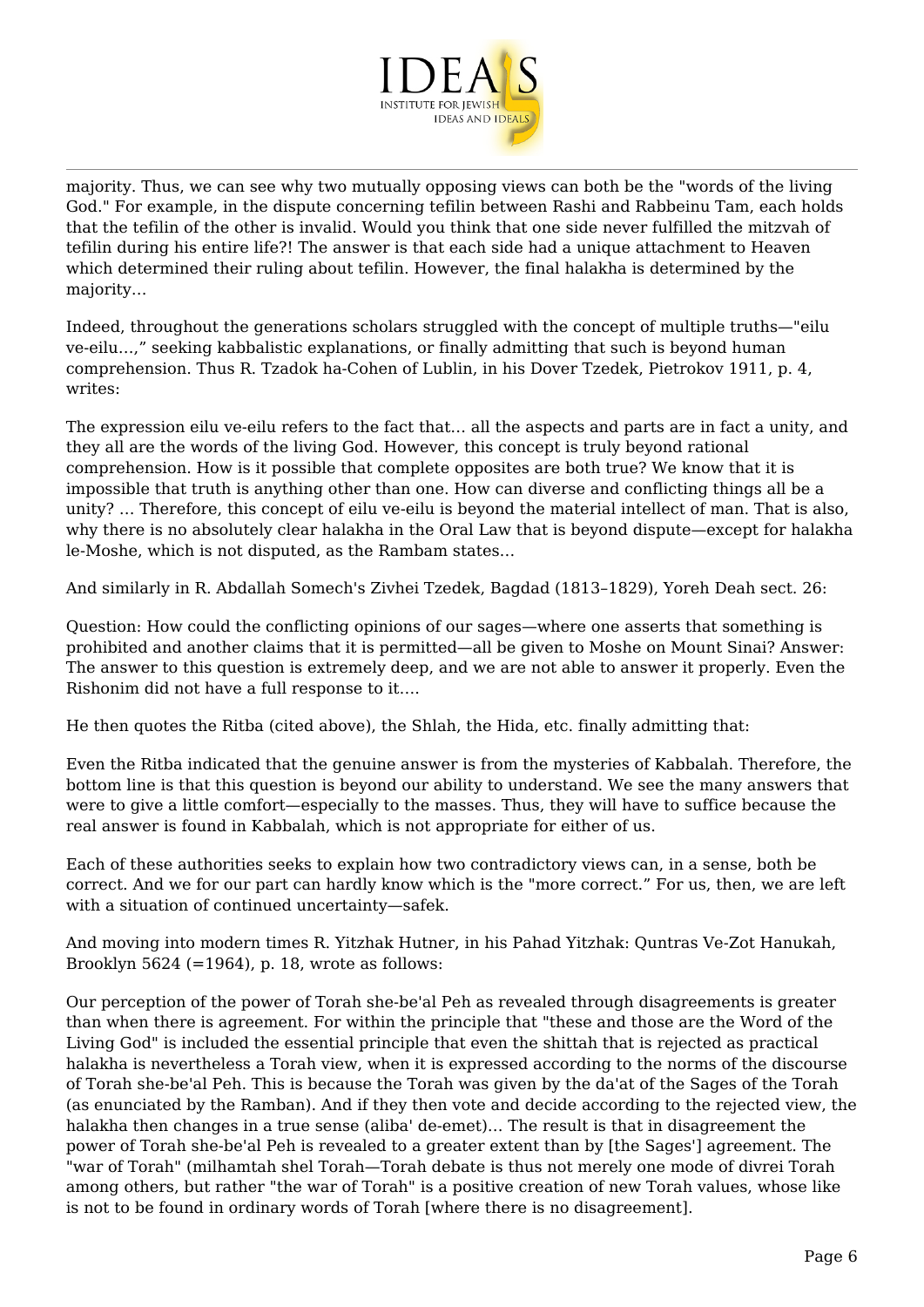

And indeed this is the opinion of R. Yaakov Hagiz (1620–1674) in his Halakhot Ketanot, Jerusalem 1974, part 1, no.146 (p. 18), where he was asked if a controversy between the decisors is regarded as a safek (uncertainty), and he replies in the affirmative, (or in his formulation, "so it seems most likely").

Furthermore, it is a generally accepted view that even though we have accepted the rulings of Maran, R. Yosef Karo, this is not because we are certain that his views are correct (ain zeh mi-torat vadai), but only as a pragmatic means to get out of the area of uncertainty (mi-torat safek). So we learn from Shut Nediv Lev, by R. Hayyim David Hazan, Saloniki-Jerusalem (1862–1866), vol. 2 sect. 63. Likewise in Rav Poalim, by R. Yosef Hayyim, Jerusalem (1901–1913), vol. 4, Yoreh Deah sect. 4 ad fin.; Penei Yitzhak, by R. Yitzhak Abulafia, Aram Tzovah, Livorno, Izmir (1871–1888), vol. 1 Yoreh Deah sect. 9, 13; vol. 2, 28c, vol. 5, 162d, etc. See R. Ovadiah Yosef, Halikhot Olam vol.7, Jerusalem 2002, p. 32, who cited additional sources.

And again, ibid. p. 259, R. Yosef writes:

But it seems… that in a difference of opinions among the posekim, the [ruling] never leaves the area of uncertainty (safek),even though the Torah ruled to follow the majority, this is only in certain cases—here he lists them—but this is not the case in a mahloket posekim, which always remains within the area of uncertainty….

R. Yosef brings numerous sources, early and late, to prove his contention. R. Asher Weiss, in his Minhat Asher vol. 2, Jerusalem 2014, p. 171 expresses much the same opinion, namely that to follow the majority is not clearly a biblical injunction (referring to B. Eruvin 46a).

We find a similar sevarah (reasoning) much earlier in the Shitah Mekubetzet to Baba Metzia 6b, in the name of Rosh that even the view of a majority remains a safek, but that the Torah ruled that we should follow such an opinion; (cited by R. Shlomoh Kluger, in his U-Baharta ba-Hayyim, Budapest 1934, sect. 12, and discussed by R. Ovadia Yosef in Yabia Omer vol. 10, no. 60:3, p. 198; likewise by my sainted grandfather, R. David Sperber, in his Afrakasta de-Anya, vol. 1, Brooklyn N.Y. 2002, no. 91, pp. 237–239). However, see Peri Megadim to Yoreh Deah 100, sect. 37, who calls this principle into doubt. And see, in brief, Mosheh Avigdor Haikin, Kelalei ha-Posekim, London 1923, p. 70:10. (Indeed, the whole notion of "the majority," rov, is by no means clear and is exceeding by complex. See Hazon Ish to Kilaim 1:1.)

The great early-twentieth-century authority, R. Avraham Yitzhak ha-Cohen Kook (1865–1935), in his Shabbat ha-Aretz, Jerusalem 1985, p. 42, writes as follows:

We find, that even when a number of mishnayot rule stringently and this was the practice for many generations, nonetheless, when [some Rabbis] relied upon an individual view to rule leniently, [other] Rabbis did not object…. Even when they had always ruled stringently in accordance with the view of the majority, when later, in times of need and necessity for the sake of the community, they ruled on a rejected view, the Rabbis leveled no objections.

Indeed, there are times and situations when it is incumbent upon us to resort to minority opinions. When the gravity of the situation demands it, great authorities made lenient decisions based on such minority positions. This is especially the situation in the case of the "enchained woman"—agunah, a woman whose husband has vanished and is not known to be dead, so that she cannot be divorced, but neither can she remarry. This was well summed up in a passage by the great sixteenth-century rabbi, Avraham ha-Levi, who lived in Egypt, in his response Ginat Veradim, Even ha-Ezer Part 3, sect. 20 (Jerusalem 1951), (cited above note 53):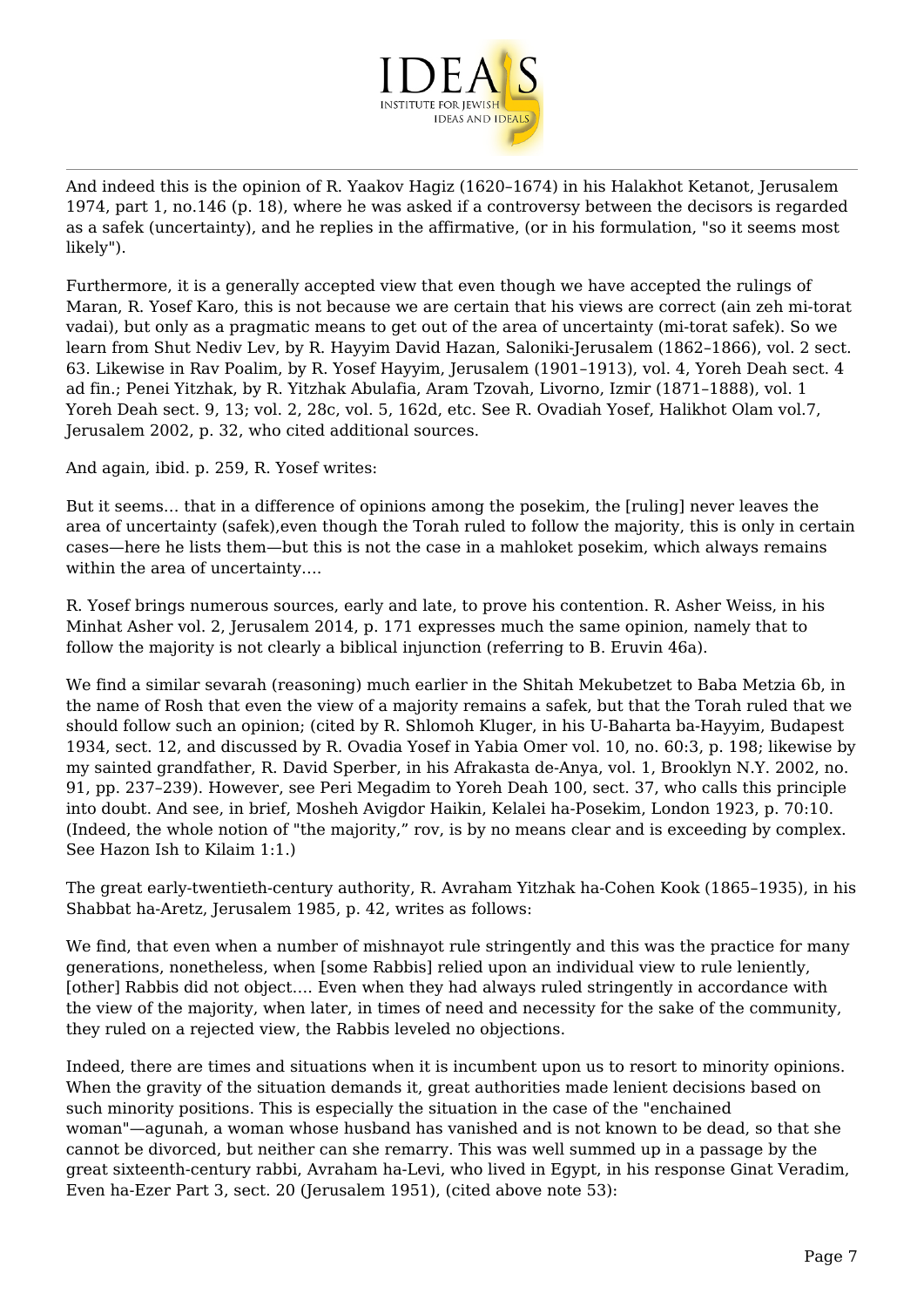

If we were to examine the opinions of the sages of ancient times—in order to fulfill what they obligate us to do and as we do in all other areas of law—and follow the majority rule so that there would never be any challenges to our decisions, then there would never be freedom for the agunah from any rabbinic teacher. And it is our fault that there are terrible situations which result in the daughters of our father Abraham remaining as widows with living husbands. And there is none to be gracious or kind to them, and they are left starving and thirsty and destitute. And we shall also be concerned lest they follow paths of immorality: Great poverty can lead one to such a path. Moreover, these women are young and active (and will not be able to wait with restraint.) Yet, if we want to follow the lenient decisions, the seriousness of the issue holds us back. Therefore, we have no alternative but to follow the path that was firmly established by our earliest rabbis—to follow the path of straight thinking even if it is against the consensus of the gedolim from whose waters we drink, as it is written in the Talmud, "It is sufficient to rely on (the minority opinion) of Rabbi X, even though it is not the accepted halakha. And it has already been stated at the end of B. Yevamot 122a, "We allow a woman to marry on the authority of an echo," i.e., that they were lenient with her because of her iggun, [enchainment].

Admittedly, this is a somewhat special halakhic category; but we may learn from it that in cases of what may be regarded as a form of necessity, we do have recourse to minority opinions. Indeed, there are numerous examples in rabbinic literature of recourse to the use of minority opinions, such, for example, R. Mosheh Feinstein, Igrot Mosheh, Orah Hayyim 4, sect. 66, idem, Orah Hayyim 2, sect. 18.

In view of the above it becomes clear that one is permitted to take a minority position in pesak. This is evident in the writings of the great Baghdadi posek, R. Yosef Hayyim (author of the famous Ben Ish Hai) in his introduction to his major responsa Shut Rav Poalim, vol. 1, Jerusalem 2001. For there, when analyzing the different kinds of responders (meshivim), he writes:

There is one who is nimble and effective in knocking on the doors of the books of all the responders, early and late ones, and even the latest, minor and major up to our times, even of authors who are still alive, and his intention is to search in order to see and understand the opinion of each and every scholar who was involved in the specific issue, and this is certainly an admirable approach. For one thing, because, if he finds an author who examined the issue in depth, and he agrees with his conclusion, then his ruling to the question posed before him and for which he has to give a practical solution, will not be his alone, but also on the basis of this other opinion, and he will not be a "lone judge," (referring to the first Mishna in Sanhedrin, and cf. B. Sanhedrin 5a).

Clearly then, the posek who has examined numerous sources may legitimately rule in accordance with his own conclusions (see below Appendix 3 and see Shut ha-Rashba, vol. 1, no. 253, Jerusalem 1997, p. 108), but it is preferable that he couples his adjudication with yet another opinion, even if this be a minority position.

In my extensive study of this issue, in Darkah Shel Halakhah, I brought a variety of additional sources to support this contention.[2] Furthermore, in my Netivot Pesikah, Jerusalem 2008, pp. 32–35,[3] I discussed the status of sources discovered more recently that may have the effect of changing accepted halakhic practice, and the degree of legitimacy to making use of them in order to bring about such change. [4]

To the above we should now add the following related issue, namely that the fact that the majority hold a given opinion does not necessarily means that that opinion is truly the correct one, as is evident from the Mishna in Eduyot cited above. [5]

Thus some commentators ad loc. explain that the rejected opinion could become the correct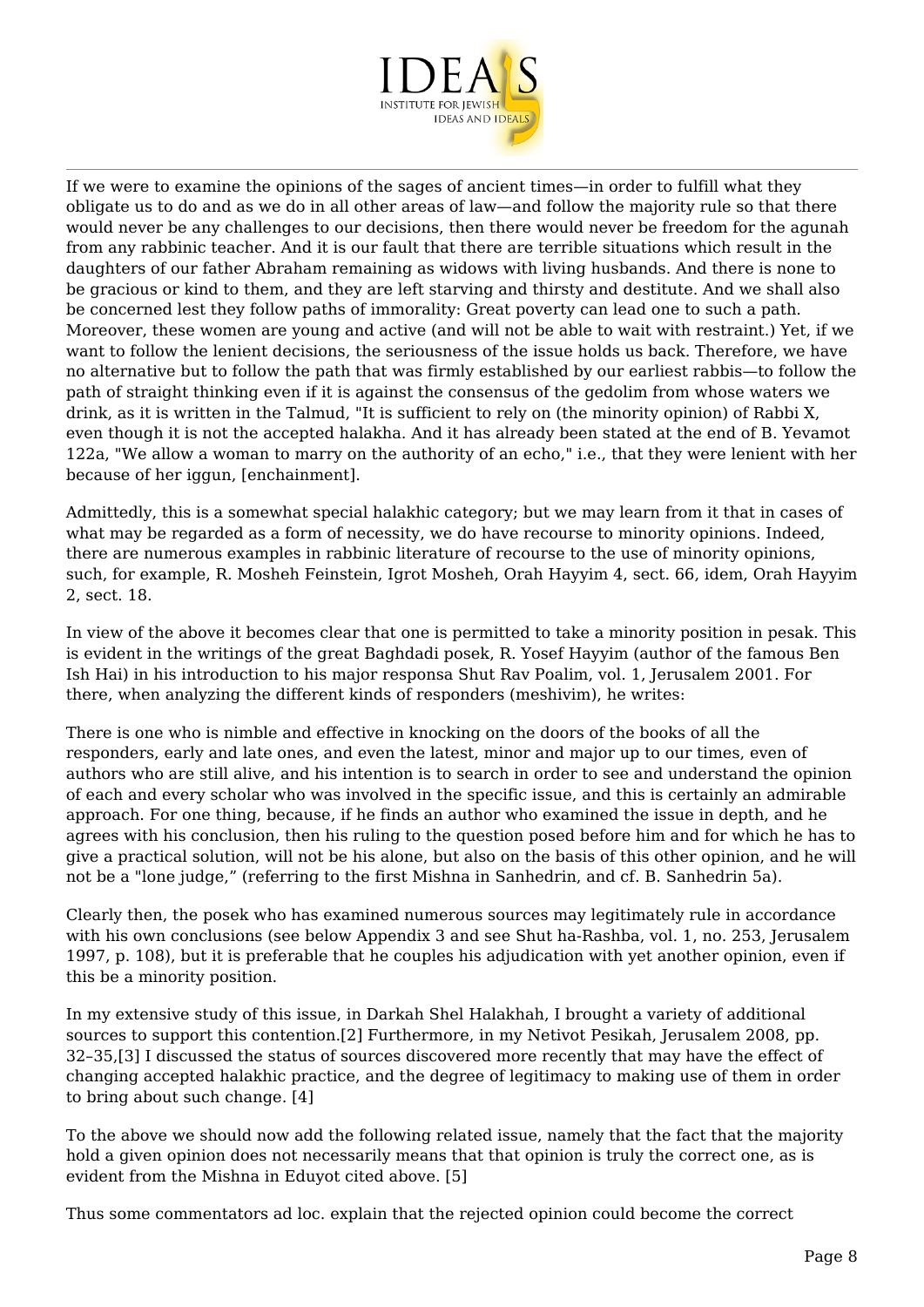

halakhic approach. We already noted that this is the opinion of R. Menashe of Ilya, cited above.

Indeed, it could well be that both dissenting views are actually correct, as we have already pointed out above, and so we learn from B. Eruvin 13b and B. Gittin 6b that the views of Beit Shamai and Beit Hilllel actually were both correct. And there are kabbalistic statements that in the time of the Messiah the halakha will be according to Beit Shamai, and also that its dominant view on the form of the tefilin will be that of Rabbeinu Tam.

To the above we may add the remarks of R. Yisrael Zeev Gustman, in his Kuntresei Shiyurim to Kiddushin, Brooklyn 1970, 24/2, that only when there is an absolutely certain ruling is this binding, but where there is a difference of opinion between the authorities this is not an absolute ruling, and hence in a safek de-Rabbanan, in a point of uncertainty in an issue of rabbinic status, we rule leniently.[6]

We quote the very beautifully formulated statement of Isidore Twersky, in his Introduction to the Code of Maimonides (Mishneh Torah), New Haven and London 1980, in a section entitled "The Impossibility of Absolute Finality" (p. 139):

Many of these categories converge upon one overriding fact: Maimonides' realization that law has immanent uncertainties, that the legist regularly and unavoidably faces unimagined contingencies and new hesitations. Absolute finality is a utopian construct. Like the historical process or personal experience, law can never be purified of its mutations and individuality. A code is a rational construction which captures and freezes as much as possible of a fluid, unpredictable, sometimes recalcitrant reality, but there is always a fluctuating residuum which must be confronted openly and freshly. Maimonides was well aware of this and indicated it in various ways.

## And on p. 142 he adds:

…. All his desires for finality, objectivity, and universality notwithstanding, Maimonides was sophisticated and realistic, sensitized by the very Rabbinic tradition which he was codifying. He knew that despite his major contribution to condensation and consolidation the vitality and effervescence of halakha could not be fully contained or compressed. The logic of law and the contingencies of life have always to be aligned. Halakha and reality are both multifaceted realities.

To the above we may add the view that even the rulings of R. Yosef Karo in his Shulhan Arukh, which are so widely accepted, at least in the Sephardic communities, are not accepted because they are "certainly correct," but out of a level of uncertainty, or as formulated by R. Yaakov Hayyim Sofer, in his article "Hakhraot u-Piskei ha-Gaon Erech ha-Shulhan," which appeared in Zekhor le-Avraham, ed. A. Berger, 1993, p. 233: "That we accepted the rulings of Maran [Yosef Karo] was not from certainty [that he is always correct] but only from doubt."

This is also the position of R. Yosef Hayyim, in his Rav Poalim vol. 4, Yoreh Deah sect. 5 ad fin.; R. Ben Tziyyon Aba Shaul, Or Tziyyon, vol. 2, introduction sect. 1:2; R. Mosheh ha-Levi, Yosef Daat sect. 12:3; R. Hayyim David Kazan, Nediv Lev, vol. 2, Hoshen Mishpat sect. 63; R. Raphael Yosef Hazan, Hikrei Lev, vol. 1, Yoreh Deah sect. 127; R. Meir ….. , in his introduction to the Ben Ish Hai p. 12; perhaps also R. Ovadiah Yosef Yabia Omer vol. 9 no. 17:21, p…… , and no. 105, p. 225 sect. 3 ad fin., and many additional sources cited by R. Yaakov Hayyim Sofer, etc.

Admittedly, this view is not universally accepted, and is the subject of considerable controversy, such that other authorities claim the Shulhan Arukh's rulings are absolute, containing no uncertainty. To refute the above authors, see, e.g., R. Neriah Gafni, Magen Yosef, vol. 1, Jerusalem 2011, pp. 117–132, and R. Yitzhak Yosef, Ein Yitzhak vol. 3, Jerusalem 2009, pp. 95–99, for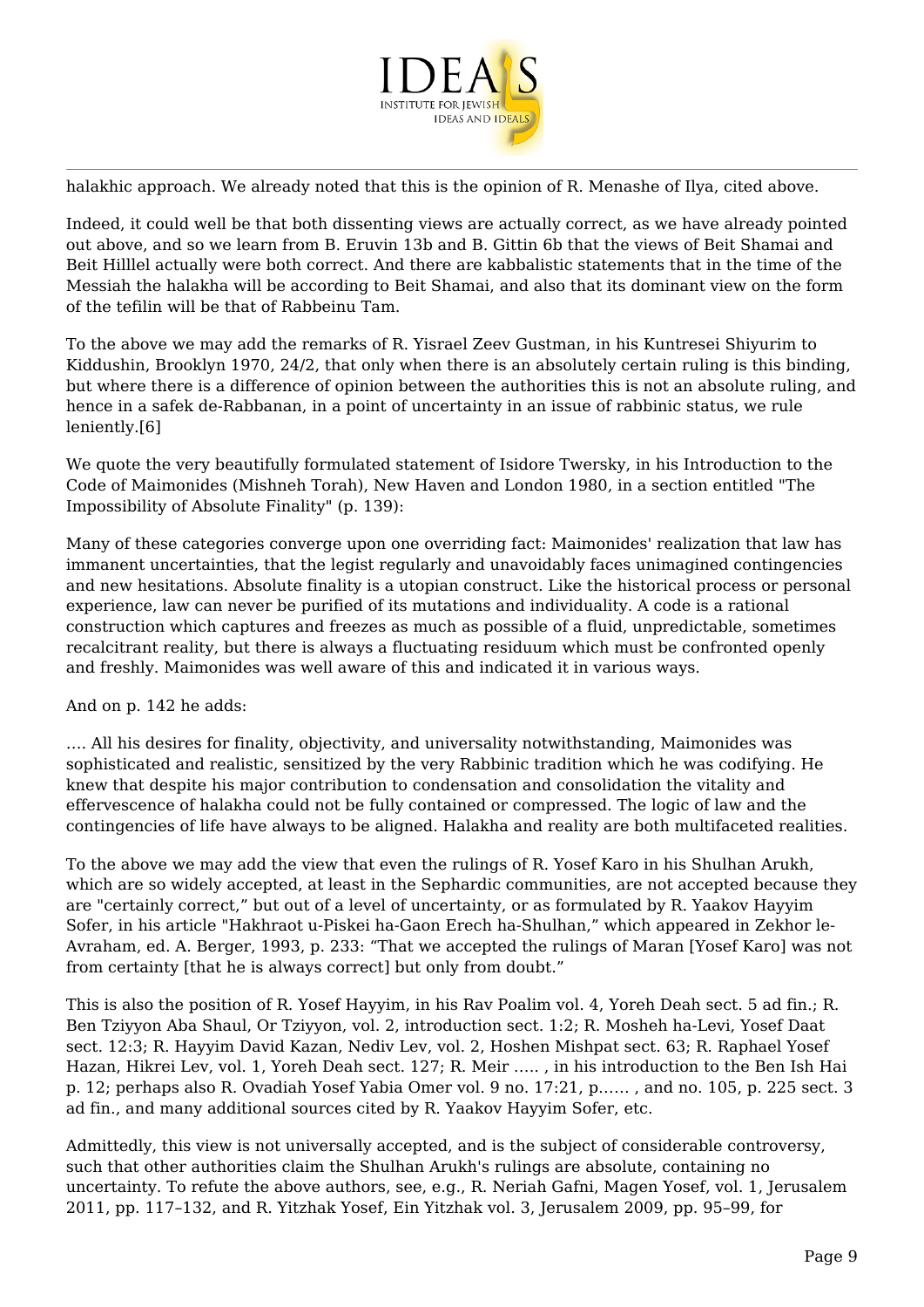

extensive polemic discussions upon the interpretation of a passage in his introduction to his Beit Yosef. Nonetheless the views of these great authorities cannot be summarily discarded.

Thus, in addition to all that has been stated above, there is an innate element of uncertainty in all aspects of halakha, and this element does not weaken it, but rather strengthens it by admitting of greater flexibility and resilience.[7]

Samuel Morell, in his Studies in the Judicial Methodology of Rabbi David Ibn Abi Zimra, New York, 2004, pp. 177–209, discusses ben Zimra's unique way of ruling according to the "Middle Way," and he summarizes his findings (ibid. p. 208) that:

The message of the "middle way" is that there is no substantive preference for one opinion over another.

Is this not what R. Yitzhak Colon (d. 1480) wrote in his Sheelot u-Teshuvot Maharik, Warsaw 1884, no. 163, p. 176:

In my humble opinion it would appear that wherever the Talmud notes that so and so, the ruling is like this, the talmudic authorities did not plumb the depths of each and every controversy, deciding that the halakha should be in accordance with him whom they stated to be the authoritative one, because it was not possible for the talmudic Sages to examine in depth every single difference of opinion of the Tannaim and Amoraim and to determine according to whom is the halakha in detail. Rather they followed the majority view, [especially] when they saw that a certain Tanna was sharper or more accepted than his fellow Sages. And so too with the Amoraim. And they relied on this approach to determine that the halakha be in accordance with this opinion, except in certain exceptional cases where they knew that the halakha is in accordance with the dissenting view. And the Sages of the Talmud had the authority to determine the halakha as they saw fit, and [saw their ruling] as beyond doubt. And this was the case until the period of Rav Ashi and Ravina, who end the period of horaah—decision-making. And in this way they determined the laws. And I have many proofs that this is the case, but I have no time at the present to elaborate on this…

So these rulings in accordance with the majority were for the most part pragmatic rather than minutely reasoned decisions.

On the other hand there may be a considerable danger in consistently taking the stringent path, as we have already indicated above. See, for example, the very harsh statement of the Radbaz, R. David ben Zimra, in his Responsa, part 4, no. 1368:

…But in any case if he wishes to take upon himself stringencies [he may do so], and he should close himself off in his own house, [but he should not do so for others], for [in so doing] he leads to conflicts, and to vain hatred, and the desecration of the Name, God forfend, and may the Good Lord pardon him, Amen.

Indeed, the superior status of leniency is a guiding principle in many of his rulings. So writes Israel M. Goldman, in his The Life and Times of Rabbi David Ibn Abi ben Zimra, New York, 1970, p. 23:

To those scholars who would pile on stringency upon stringency, he expressed himself in terms such as follows: "Leave our people Israel alone! It is enough for them if they are careful about that which the Torah has forbidden, and about that which the Rabbis have forbidden, and still you come along and add doubt upon doubt." [Responsa of RDBZ vol.2, Venice 1749, no. 637]. Again, "I do not deem it necessary to add such stringencies for Israel which the earlier authorities have not instituted. Would that Israel would observe that which has already been placed upon them, for if you grasp for too much you may grasp nothing, with the result that nothing is left in the hand"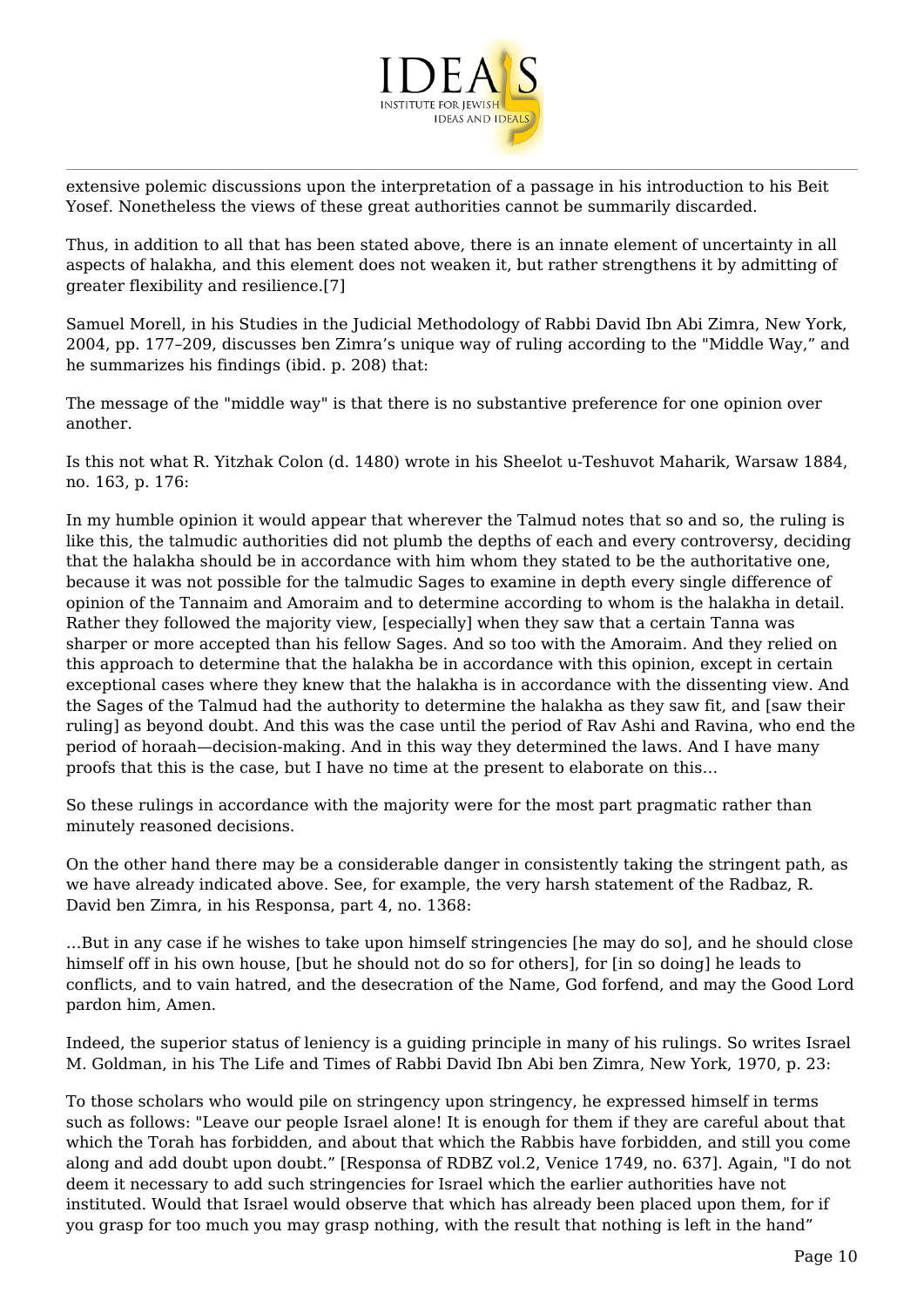

[ibid. vol.1, no.163]. And in an impatient tone to one writer: "You come to create new forbidden foods out of your own head!" [ibid. no.145].

Goldman (ibid. pp. 23–24) continues to give some concrete examples of the Radbaz' approach. He writes:

To illustrate: A Jew was sick and it was deemed necessary to violate the Sabbath in his behalf. But because of his piety he refused to allow them to violate the Sabbath on his account. R. David, maintaining the traditionally humane Jewish views in such matters, calls this man "a pious fool who will have to give account for his life to God. The Torah taught 'You shall live by them' and not die by them [ibid. vol. 4, Livorno 1652, 67]. Even in a case where the doctor does not think it necessary to make a medicine which would cause a violation of the Sabbath but the patient feels that such a medicine will help him, R. David decides that the principle, "a man's own heart feels the bitterness of his soul the most," applies in such a case and the medicine should be procured, [ibid. 66]. Further, the great authorities differ on the point whether it is permitted to do anything for a sick person which would cause Sabbath violation if those things are not absolutely necessary. R. David clearly takes his stand with the words: "There is a difference of opinion on this among the legal authorities, but I am among the lenient interpreters" [ibid. 130]. In the same spirit, when a man was sick during the Passover week and he needed barley water as a medicine, R. David gives careful instructions how it can be prepared with the least possibility of leaven cereal being spread and adds: "I see fit to permit this for a sick man even if he is not in danger." Should a Jew who is in prison on the Sabbath and who has no food, be allowed to tell the jailer to buy and bring him food on the Sabbath? Or, shall he fast till the next day, since the prison is locked at night? R. David decides that it is permitted to send the jailer on the Sabbath day [ibid. vol.3, Fürth 1781, 576].

A more detailed analysis of Ben Zimra's halakhic approach and his tendency to leniency, (most especially in the case of Agunot, but not solely), may be found in Samuel Morell's Studies in the Judicial Methodology of Rabbi David Ibn Abi Zimra, New York, 2004, pp. 58–75, 87–90, 170–171.

Even harsher and more forceful against those "who put stringency upon stringency" are the words of R. Yaakov Emden (1697–1776) in his Sheilot Yaavetz vol. 2, Lemberg 1884, no.150 (fol. 48); where he rails against the Ashkenazic humrot, which he says are observed even more than biblical laws (gufei Torah), and which he claims leads to very serious errors in clearly prohibited laws, stating that he who prohibits the permitted in the end will permit the prohibited. He accuses them of blindness and having lost any sort of wisdom, making the insignificant essential, leading to great loss.

One could greatly multiply such statements, (see e.g., Maharatz Chajes to B. Niddah 34a, or responsa of the Mabit R. Mosheh Mi-Trani, vol. 3, sect. 68, Brooklyn 1961, 13ab, who wrote: "Do not be very pious (hassidim harbei) [for] it is sufficient for you [to accept] that which the Torah prohibited," (cf. Y. Nedarim 9:1), i.e., you need not add new prohibitions), but the above should suffice to underscore the dangers of excessive stringencies. (And cf. above note 42.)

And here I would like to recall a wonderful story (that I cited in my On the Relationship of Mitzvot between Man and His Neighbor and Man and His Maker, Jerusalem, 2014, pp. 40–43) that R. Yehudah Leib Maimon records in his Toledot ha-Gra (Jerusalem: 1970, 7), concerning the rabbi of Frankfurt, R. Avraham-Abush, a contemporary of the Gaon of Vilna:

They relate that once the shohahtim (slaughterers) of Frankfurt came before him with a query concerning [the kashrut of] a lung, a matter on which the Rema and the rest of the Polish authorities ruled most stringently. The incident took place on the eve of a festival, and the matter was one which potentially involved a very considerable monetary loss for the impoverished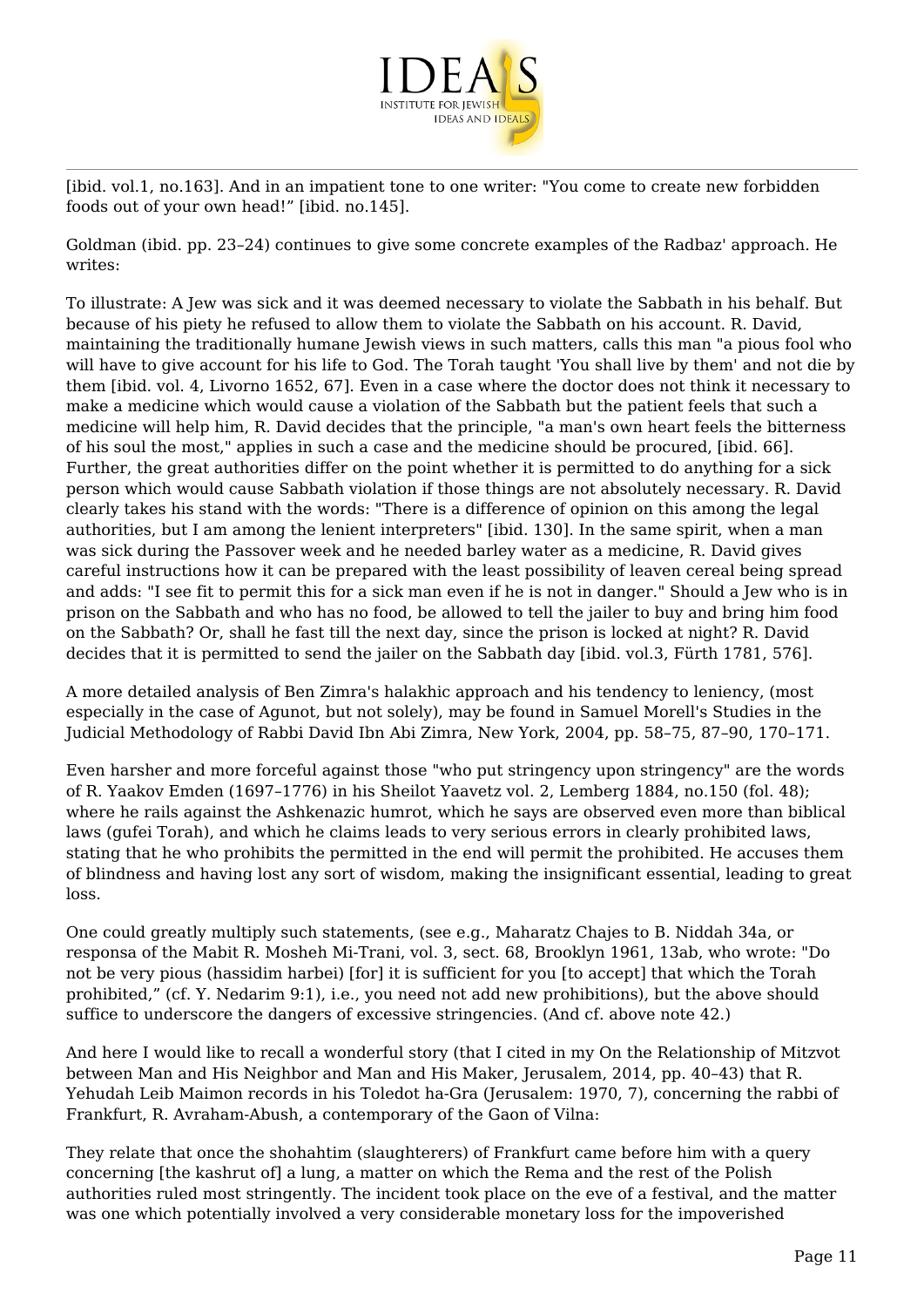

slaughterer. The members of the Beit Din wished to rule stringently and declare the meat not kosher (in accordance with the view of the Rema), but R. Avraham-Abush began to search for ways of finding it kosher. The judges of the Beit Din insisted on their position that it is impossible to rule leniently against the view of the Rema and his colleagues, but R. Avraham-Abush argued with them, discussing the halakhic issues involved, and finally ruled that the meat was kosher. The members of the Beit Din were astonished, asking him: How could one possibly rule leniently declaring it kosher against the ruling of the Rema and the great authorities of Poland who held the same opinion?!

R. Avraham-Abush replied to them as follows: I prefer at the end of my days when I come [before the Heavenly Court] to argue my case with the Rema and his colleagues, rather than with this poor slaughterer. The slaughterer is a simple man, and it will be very difficult for me to argue my case with him before the Heavenly Court, if he brings me to court claiming that I declared his animal tareif, and that in doing so I caused him great monetary loss,[8] and that I damaged his business on the eve of the festival. But I am sure that when I lay out my arguments before the Rema and his colleagues, we will reach an agreement…

The logic in R. Avraham Abush's position is clarified in a similar tale told by Yaakov Rimon and Yosef Zundel Wasserman in the book, Shemuel be-Doro: R. Shemuel Salant z"l, Rabbah shel Yerushalayim 1841–1909, Hayyav u-Poalav, Tel-Aviv: 1961, 122–126:

Once upon a time some learned rabbis were arguing with him (R. Shemuel Salanter) on a case where he had ruled "kosher," and needless to say he refuted their counter-arguments. One of them turned to him and said to him: "You have refuted our arguments, but what will happen when you come before the Heavenly Court and have to argue with the Beit Yosef and the Rema?" He replied as follows: "Surely you will agree with me that it will be better for me to argue my case with them, since I believe that I understood in depth their opinion, rather than having a claim against me on the part of the ox [i.e., on the part of the owner of the ox] that I incorrectly declared tareif… [9]

Both these tales have a common denominator: namely that if the rabbi ruled incorrectly, declaring tareif meat kosher, he has sinned against God, and Yom ha-Kippur will atone for this sin. But should he have ruled kosher meat as tareif, he will have caused damage, hurt and monetary loss to the slaughterer, and this is a sin against his fellow-man for which Yom ha-Kippur does not automatically atone; and hence he preferred to err on the side of leniency rather than risk erring on the side of stringency.[10]

Indeed, much the same concept is to be found in a responsum of R. Eliezer Fleckles, Teshuvah me-Ahavah vol. 1, Prague 1806, no. 181. There we read:

He was wont to say to his disciples, "Go and see who is more severely punished: he who is overly stringent (she-lo ke-din) or he who is overly lenient. And you will understand that he who is overly stringent is more severely punished. For he who is overly lenient sins a sin between man and his Maker, and he will be repentant and be forgiven. But he who is overly stringent must appease his neighbour. And this is hinted at in the statement , 'Your donkey (hamorkha) is gone, Tarfon' (B. Sanhedrin 33a)—a double word-play on hamor- donkey, and humra- stringency,[11] for that is a hint at one who rules with excessive stringency and declares everything as forbidden [i.e., to be eaten]. See Rashi and Tosafot to tractate Beitzah 2b, (de-heteira) on the (koah de-heteira adif).

Let us further take note of the very explicit instructions formulated by the Shlah ha-Kadosh (R. Yishaya Horowitz, author of Shnei Luhot ha-Berit, Amsterdam 1698), and aimed at rabbinic decisors. He writes (ibid. 184b, in Masekhet Shevuot, ed. M. Katz, vol. 2, Haifa 2002, p. 266 nos. 89–91):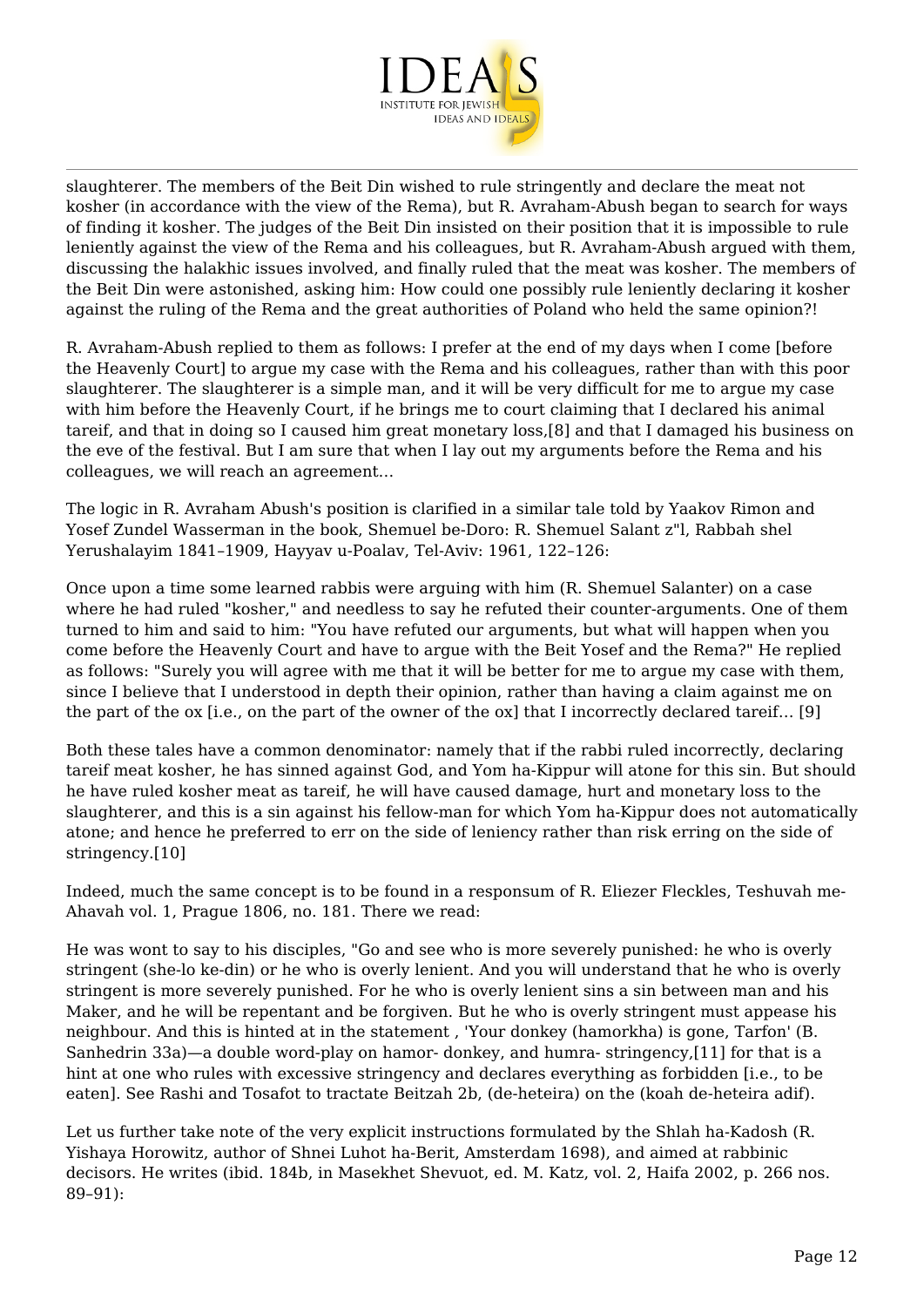

89: The goal of study is to study and to teach, to keep [the law] and carry it out. You, my children, may the Lord guard over you, if you are asked to give a ruling, and have the privilege to be decisors, take great care in your decisions, that you stumble not, God forfend… And before you give your judgment, make sure that the law is as clear as daylight in your heart, without any hint of uncertainty… And if there is any uncertainty, be not ashamed to discuss this with other students. Who was greater than Rav Huna, who when he had to rule in matters of tereifot (non-kosher foods), would gather others [to join in the decisions], so that 'each would carry a chip off the beam' (i.e., share the responsibility), (B. Sanhedrin 7b). [Cf. the Shlah's son, R. Sheftel's instruction in Hanhagot ha-Tzadikim, vol. 1, Jerusalem 1988, p. 109, no. 22.] And may the fear of God be in your hearts.

90: In any case, do not say, if that is the case, let us be stringent in most cases. For this is not called a (decision of a) decisor, to rule stringently for others not in accordance with the law, though he may do so for himself, should he so wish. And in Masekhet Berakhot in the first chapter (4a), it talks of the generation of King David, when their hands were soiled with foetus and placenta… in order to declare a wife pure to her husband. It does not say whether they wished to purify or declare impure; only that they toiled so much not to declare the pure to be completely certain impure, thus keeping them from the mitzvah of procreation. So the decisor is cautioned not to cause others to err, God forfend, but we should learn of the power of leniency. And this is the law in all rulings, even one for himself (i.e., when the decisor decides for himself), that the measure of piety is that he be stringent for himself, if there is place for stringency; but if there is not, but he merely wishes to take upon himself a stringent position because of his lack of knowledge, had he studied and gone more deeply into clarifying the issue, he would see that there is no place for stringency, and if he nonetheless rules stringently, he is a pious fool (hassid shoteh).

91: … But greater is he who toils [in his learning of] Torah, and studies until it is clear to him that it is permitted… Then, praise be he in this world… and it will be good for him in the world to come that he steeped himself in Torah….

I would like to add a further consideration: For there is a well-established rule in Jewish law, that we find formulated by the Shakh [Sifrei Cohen, by Shabtai Cohen, 1621–1663, he being a major commentator to a part of the Shulhan Arukh], in his Kitzur Hanhagot Issur ve-Heter 9, Yoreh Deah 245, thus, "Just as it is forbidden to permit that which is forbidden, so it is forbidden to forbid that which is permitted."

This principle is already found reflected in the prayer of R. Nehuniah ben ha-Kanah (flor. Erets Yisrael c.80–110 CE), found in the Talmud (B. Berakhot 28b), where he expresses the hope that he will not err in his judgments: "That I do not declare the impure pure, neither the pure impure..."

See the parallel in Y. Terumot 5 ad fin., a statement of the 3 cent. C.E. R. [E]liezer; Y. Hagigah 1:8; Y. Sotah 8:2, cited in medieval sources such as, Semag Asin 111, Hagahot Maimoniyot, Mamrim 1:5. And see also Teshuvot Maimoniyot to Maakhalot Asurot 15, in the name of the Yerushalmi.

Cf. B. Berakhot 28b, and Rokeah sect.28 who wrote, "The sin of permitting things that are prohibited is just as the sin of prohibiting things that are permitted." And see further R. Ovadiah mi-Bertinoro to Avot 5:8, and Yitzhak Yosef, Shulhan ha-Maarekhet, vol.2, Jerusalem 2010, pp. 409–411. We may further recall the words of R. Dimi in the name of R. Yitzhak in Y. Nedarim 9:1, that the judges exhort him who took upon himself a prohibitive oath, saying, "Is it not sufficient for you that which the Torah prohibited, but that you wish to prohibit other things!" (See Barukh ha Levi Epstein, Barukh she-Amar to Avot, second ed, Tel Aviv 1905, pp. 72–73.) Of course, this principle also has its parameters, and the Rabbis frequently imposed prohibitions to distance and prevent people from sinning, le-afrishei me-Issura. However, this subject is beyond the scope of our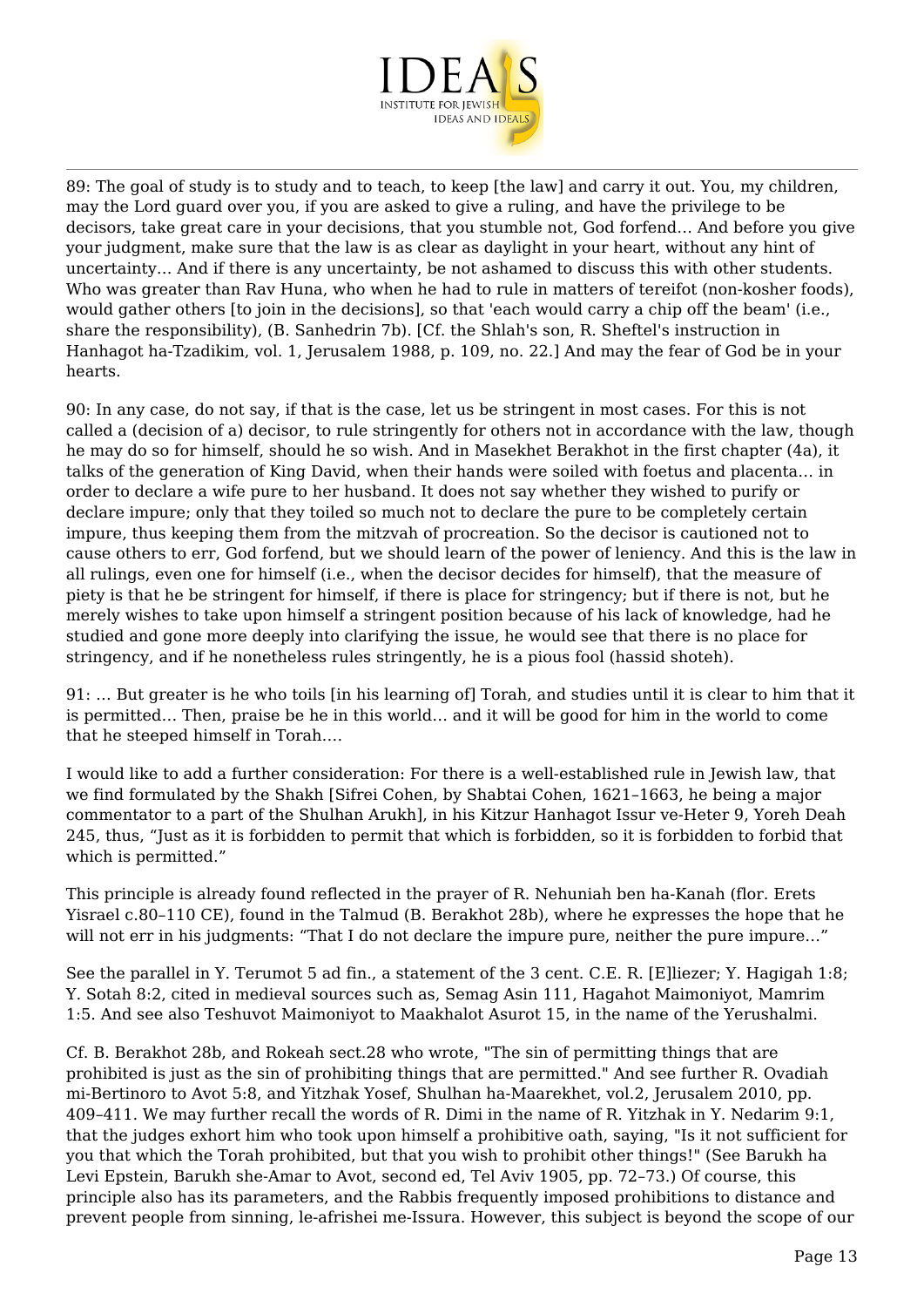

present study.

This clearly places a great degree of responsibility upon the decisor, requiring him to examine most intensively any issue before declaring it prohibited. For it is always easier to say "No, it is forbidden," than to say "Yes, it is permitted." But the easy way is not the way of halakha, but rather one must attempt to reach a clarification of the truth. (See my Netivot Pesikah, Jerusalem 2009, pp. 173–176.)

There may be an exception to this rule in the case of a repentant who has to take upon himself additional stringencies in order to counteract his natural tendency to give in to his evil inclinations. For him, writes R. Yona Girondi, in his commentary to Avot 3, 16, that the "baalei teshuvah" should distance themselves from that which is permissible in the area in which he sinned….But this is a special situation. (See also his Shaarei Teshuvah 1:2, N. Rakover, Takanat ha-Shavim, Jerusalem 2007, p. 676.)

This principle is discussed in numerous rabbinic sources, and is the subject of an extensive responsum on the part of R. Menashe Klein, in his Mishne Halakhot vol. 5, Tel-Aviv 1973 no.104, pp. 150–153, and cf. idem, vol. 4, Brooklyn 1977, no. 105 p. 172, etc., and the many additional references collected by Lior Silber, in his Milei de-Hassiduta 2nd edition (n.d., but c. 2014) pass.

Furthermore, the Pithei Teshuva to Yoreh Deah 116:10, ad fin., cited the Solet le-Minhah (that is the Solet le-Minhah ve-Shemen le-Minhah, which is the second ed. Of R. Yaakov Reischer's Minhat Yaakov, Dessau 1696) , Kelal 76, Din 8, that "one who is stringent in those laws where there was no stringency mentioned among the Amoraim (such as 'annulment in sixty', (bitul be-Shishim) or a "secondary vessel," (keli sheni) is, as it were, practicing epikorsut, heresy, and there is no benefit in his action only loss…."

We may add the observation of Zvi Zohar, in his Heiru Penei ha-Mizrah: Halakha ve-Hagut etzel Hakhmei Yisrael ba-Mizrah ha-Tikhon,Tel-Aviv 2001, p. 343, that R. Ovadia Yosef stresses the preference for leniency in pesak, wherever it is possible. And (ibid. pp. 79–80 note 79) he notes that this principle is explicitly spelled out in R. Yosef's article "Mishnato shel Yisa Berakhah," Shevet Ve-Am, second series 1/6, 1971, pp. 95–103. He further points out that in R. Yosef's volumes of responsa, Yabia Omer and Yehaveh Daat, the phrase Koha de-heteira appears 118 times (!), giving a sampling of references.

The great burden of responsibility upon the decisor, that we mentioned above, is very revealingly reflected in a passage by Rav Avraham Yitzhak ha-Cohen Kook, which with singular clarity expresses his personal concern as to when to rule stringently and when leniently, and what are the implications of the two alternatives:

…For I know clearly the nature of the people of our generation, that it is just when they see that we permit all that is permissible according to the depth of the law, they will understand that whatever we do not permit is because this is the true law of the Torah. Consequently the masses will follow the rulings of halakhic decisors—which is not the case if it becomes evident that there are things which, from the point of view of the halakha, are permitted, and the Rabbis, neglecting to taking note of the troubles and distresses of Israel, leave the situation as prohibited. For then, the result, God forbid, will be to bring about a great desecration of God's name, (Orah Mishpat, Jaffa 1985, sect. 112, fol. 126b), and cf. Mishpat Cohen no.76). [12]

It is precisely this kind of concern that demands the careful pursuit of halakhic clarification and determination. [13]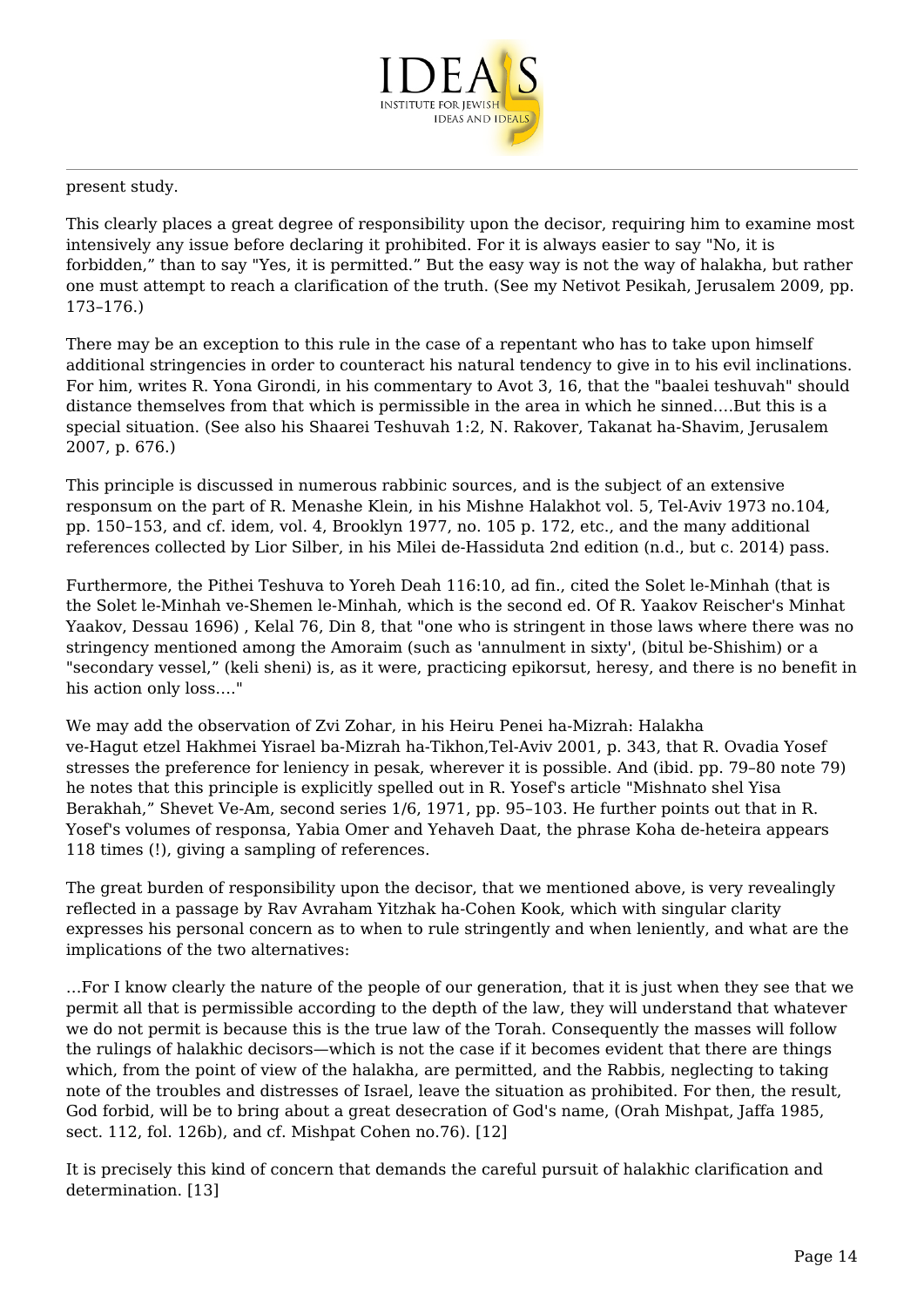

[1] See on this whole subject the comprehensive and penetrating analytical study of Avi Sagi, in his The Open Canon: On the Meaning of Halakhic Discourse, New York 2007, pass.; Eliezer Berkovitz, Not in Heaven: The Nature and Function of Halakha, New York 1983, pp. 50–53. See further Yitzhak Yosef, Maarekhet ha-Shulhan vol. 2, Jerusalem 2010, on the rationale for ruling according to a minority opinion where there is great loss—hefsed merubeh, or in special circumstances—shaat ha-dehak, and ibid. p. 642, as to whether the rulings in the Shulhan Arukh are final and certain or remain in the area of uncertainty—mi-koah safek, (citing as examples, Hayyim David Hazan, Responsa Nediv Lev, Salonica-Jerusalem 1862–1866, Hoshen Mishpat sect.50, and his father Rephael Yosef Hazan, in his Hikrei Lev vol. 3, Salonica 1787, Yoreh Deah sect.127, and others). See further Hanina Ben Menahem, Judicial Deviation in Talmudic Law: Governed by Men, not by Rules, London Paris etc. 1991, pp. 158–165, on using minority views, and pp. 173–182, on horaat shah.

[2] And see also ibid. pp. 104–109. See also above note 109. And here we may add the following references: R. Ovadiah Yosef, Yabia Omer vol. 10, Jerusalem 2004, Yoreh Deah sect. 43; R. Meir Sigron, Or Torah 44/2 (532). 2012, pp. 153–156; Meiri to Sanhedrin 32b, p. 144, that one should always try to find compromise and rule mercifully, i.e., leniently; Y. Porat, in Or ha-Mizrach 12/1, 540 1963, pp. 6, 8, on R. Naftali Tzvi Berlin's (Netziv) position on relying on alternative positions which are more lenient, etc.

[3] And see also my discussion in my Legitimacy and Necessity: Scientific Disciplines and the Learning of Talmud, Jerusalem 2006, pp. 23–25, and also pp. 60–63. On the Rema's use of minority opinions, see Asher Ziv, Rabbenu Mosheh Isserles (Rema), New York 1972, pp. 109–110. [4] Here I may add that the standard rule is that when there is a difference of opinion between an earlier and a later authority, we usually follow the later one, for even though he may be a lesser scholar, he is, as it were, a dwarf on the shoulders of a giant, who has a broader horizon. (On this phrase, see Shmuel Ashkenazi, Alfa Beta Kadmaita de-Shmuel Zeira, Jerusalem 2000, pp. 322–327.) The Meiri was intimately acquainted with the Rambam's writings, but still took an independent position. (See on this principle of Halakha ke-Batrai, in my Darkah shel Halakha, Jerusalem 2007, p. 9, and most recently the remarks of R. Yaakov Hayyim Sofer, in Or Israel 17/1 (63), 2011, pp. 240–242, where he also brings a variety of sources proving that one follows the later authority, even when he is single opinion against many. He also draws the parameters within which this rule may be applied.) See above note 67.

On the very important issue of how we act or react when discovering new sources (or readings) that were unknown to earlier posekim and might change the halakha, I wrote extensively in my Legitimacy and Necessity: Scientific Disciplines and the Learning of Talmud, Jerusalem 2006, pp. 22–25, 58–63, and again in my Netivot Pesikah, Jerusalem 2008, pp. 31–41. We showed there that the Hazon Ish believed that "new data" cannot change established halakha. (See S. Leiman, Tradition 19, 1981, pp. 301–310, for a full discussion of the Hazon Ish's view see further S.Z. Havlin, Ha-Maayan 8:2, 1968, pp. 35–37; M. Bleich, Tradition 27, 1993, pp. 22–55; Y. Tzvi Halevi Lehrer, Tzefunot 16, 1992, pp. 68–73; S. Spiegel, Amudim be-Toledot ha-Sefer ha-Ivri: Hagahot u-Megihim , Ramat-Gan 1993, pp. 495, 508–513, and finally, Benjamin Brown, Ha-Hazon Ish, Jerusalem 2001, pp. 392–395.)

In his opinion information that was not known to the Beit-Yosef, for instance, such as that found in the Meiri, was hidden from him by divine providence, so that the halakha be crystallized as is was. The later discovery of the Meiri cannot change that crystallized halakha of the Beit-Yosef. A similar view is voiced by R. Aharon David Deitsch (cited in the introduction to Y.N. Stern's edition of Hiddushei ha-Hatam Sofer al Sugyot ve-Perek Shevuat ha-Edut, 1929) in the name of the Hatam Sofer as follows:

I heard from our good teacher the author of the Hatam Sofer z"l, who said of himself that when a question comes before him, he reads the question before he examines it in depth, for he has to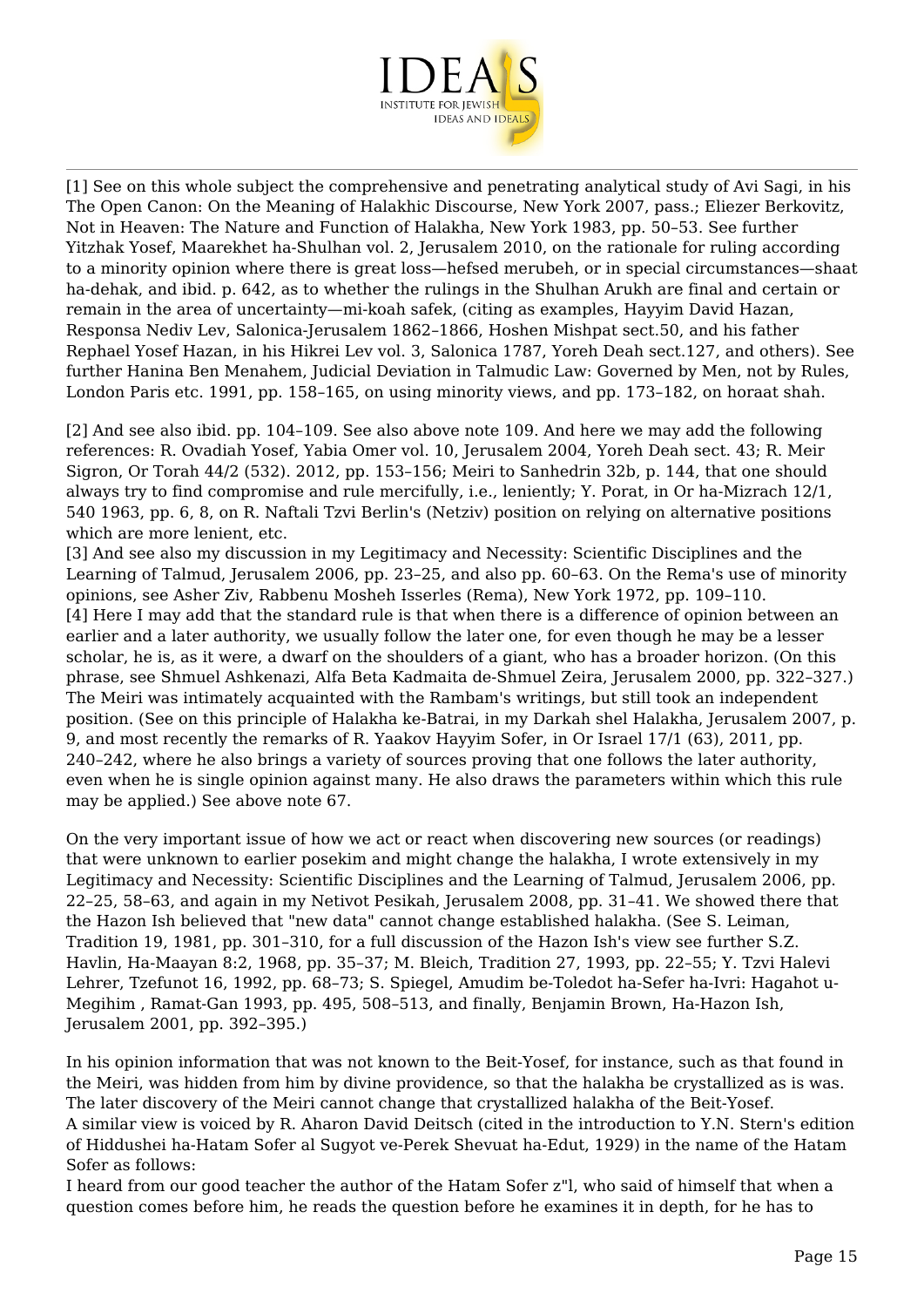

concentrate his thought so that he only wishes to respond to his questioner, [reading] the truth before Him that gives the Torah, be He blessed. And afterwards, that which occurs to him to reply, he regards as the truth. [And] even if later the questioner raises a difficulty from a gemara or the posekim, one that had he remembered at the time of writing [his response], he would have changed his ruling, and would not have bothered to justify his [earlier] opinion and ruling; even so, since the Holy One blessed be He in the first instance hid this [data] from him, and he was certain of himself that he had searched for the truth, he would put his mind to justifying his first opinion and legitimate it through a deep analysis. [My emphasis]

See Maoz Kahana's M.A. thesis, Hebrew University Jerusalem 2004, p. 107, where he brings further evidence that this indeed was the Hatam Sofer's position, referring us to his responsum, Evan ha-Ezer vol. 2, no.102, from 1809, (which in turn refers to R. Yonatan Eibeschutz' Urim ve-Tumim, Jerusalem 1977, sect.125).

However, we showed that the Rema to Hoshen Mishpat 25:2, wrote:

But if at times there is a responsum of a Gaon which was not mentioned in the books, and we find them (later on) differing from him, we do not have to follow the later authorities, because it is possible that they did not know the view of the Gaon, and had they known it they would have withdrawn their view (Maharik, sect.94).

So too he writes in his responsum no.19 (ed. A. Ziv, Jerusalem 1971, p. 128) concerning minhagim (customs):

But in a place where something was innovated and this was unknown to the earlier authorities… it is certainly the case that it is permitted to enact new enactments… for we can presume that the early authorities would not have make their enactment in such a situation.

And, indeed, this is the majority view, see Kenesset ha-Gedolah to Yoreh Deah 37, Beit Yosef, no.50, 149. See further on this matter, R. Yaakov Hayyim Sofer, Beit Ya'akov (Jerusalem, 1985), p. 19, n.5, 52–53; and his Tiferet Yitzhak (Jerusalem, 1981), pp. 46, 115, and his copious references in his Hadar Yaakov, vol. 6, Jerusalem 2006, pp. 195–197, etc. Hence, discoveries of new early texts of Geonim and Rishonim should certainly be taken into account. A case in point is the Meiri, who was only recently fully discovered, and in whose writings we find numerous pesakim of relevance to our day. (See Beit Ya'akov, p. 52, n.17.) See eg. R. Ovadiah Yosef, Yabia Omer, vol. 4, Orah Hayyim 24:11, who writes that "had the Aharonim, who ruled stringently [on a certain issue] known the words of Meiri (to Rosh ha-Shanah 28b), who plainly holds the opposite view, they would certainly have abandoned their own conclusions in favor of his" (p. 103). And so too in vol. 4, Orah Hayyim 5:1, he writes, "and had the aforementioned Aharonim seen the responsum of R. Abraham son of the Rambam, they would surely not have differed from him" (p. 48). See further his introduction to his volume 5.

A further aspect of this issue may perhaps be seen in the frequently found argument that one does not have to follow a specific early authority because he did not yet know the Zohar, which was only revealed after his time. See, for example, Lewy, Minhag Yisrael Torah,pp.107, 132, etc. See also, other outstanding halakhic sources, such as the response of the Maharam (Rabbi Meir b. Barukh) of Rothenberg, (see, for example, R. Josef Katz, She'erit Yosef, ed. Ziv,(New York, 1984), sec.62, p. 149, etc). The argument is, of course, that had they had known the Zohar, they would have ruled in accordance with it. And the same argument is applied to the rulings of the Ari. Thus, for example, R. Yitzhak Barda (Responsa Yitzhak Yeranen, vol. 3, sec.13) writes, "had the Poskim known what the Ari knew, they would have reversed their opinions." So too, the Hida writes (Birkei Yosef, Orah Hayyim, 421: 1, etc.), "We follow him (the Ari) often even when he rules contrary to Maran (=R. Yosef Karo). For the rabbis maintained (kim le-hu Rabanan), that had Maran heard the words of the Ari, he would have chaged his mind." (See M. Hallamish, Kabbalah in Liturgy, Halakha and Customs [Ramat-Gan, 2000], chapter 5, p. 117–145 [Hebrew].)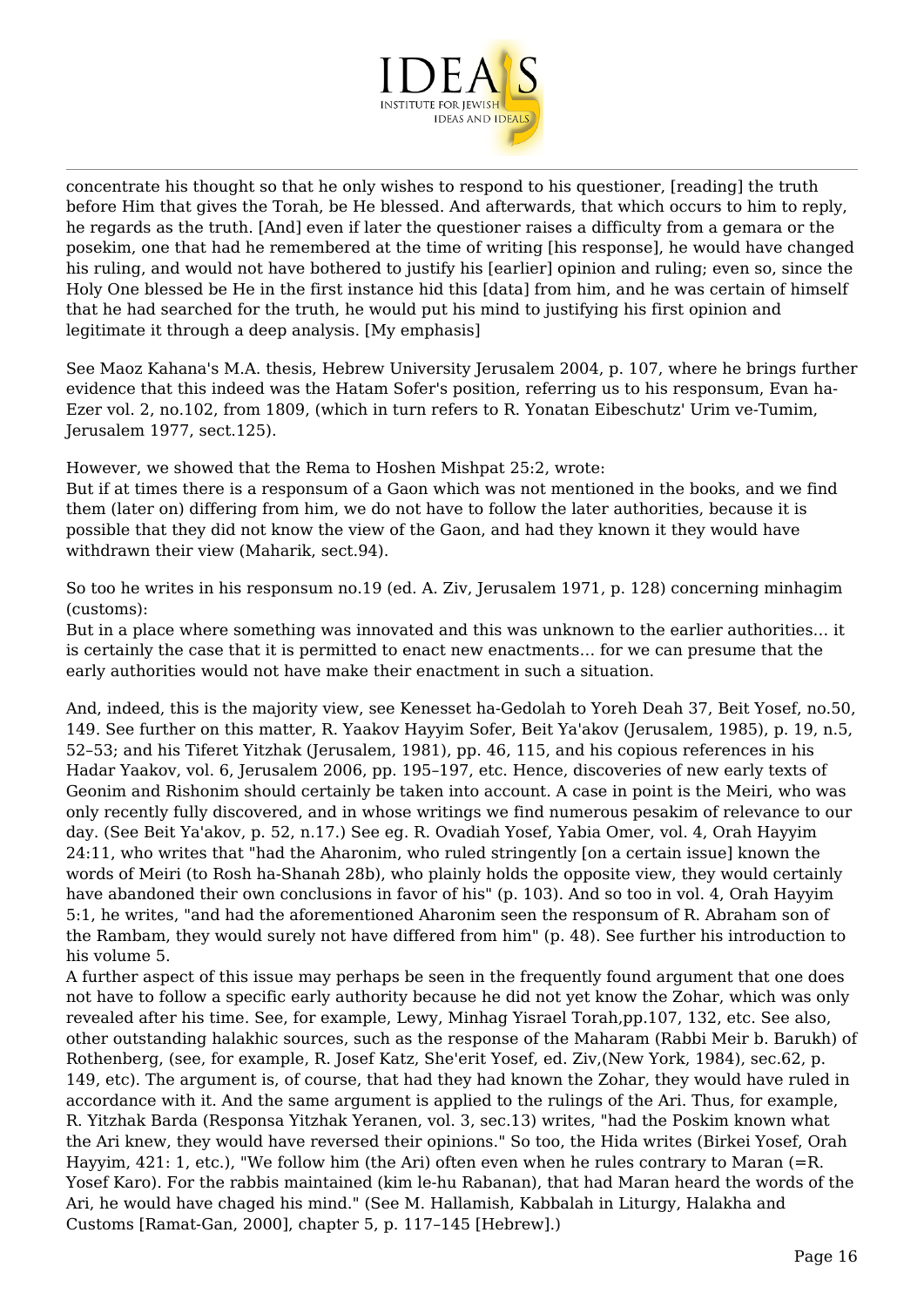

We could add many additional sources to bear out our contention, but let us suffice with just one more example, a responsum of the Avnei Nezer, of R. Avraham Bornstein of Sochotchov, Orah Hayyim 362:

And it is known that the second part of the letter was published in our time [Lvov 1860], and in the time of R. Meir of Lublin (16 cent.) and the Magen Avraham (17 cent.), it was not published, and (hence) his words gain no mention. And it is possible that had they known of it they would have changed their opinion, since in an issue of rabbinic status (mi-derabanan) it is advisable to take the lenient position.

Furthermore, see R. Ovadiah Yosef, Halikhot Olam vo.6, Jerusalem 2001, p. 226, where he argues that in a case where the Beit Yosef for some reason was unaware of a Yerushalmi text and a whole range of Rishonim ruled in accordance with that text, had the Beit Yosef been aware of all this material, he surely would have ruled differently. He brings a number of authorities who hold this position (the Hida in his Shut Hayyim Shaal vol. 1, sect.56; idem, Yosef Ometz sect. 80 ad fin.; R. Yehudah Ayash, Shut Benei Yehudah, vol. 2, sect.124, fol. 202.b, etc.). I have been somewhat terse here, and even so have been overly extensive. For this subject requires a full examination in its own right.

[5] See Yitzhak Namni and Tzvi Idles, Samhuyot ha-Rov be-Halakha, Kiryat Arba 2002, p. 16, following on a statement by R. Shimon Shkop, Shaarei Yosher, Shaar 3, chapter 1. In fact, in many cases the Talmud does not adopt the majority view. See Paul Heger, The Pluralistic Halakkah: Legal Innovations in the Late Second Temple and Rabbinic Periods, New York 2003, pp. 187–200, in a section entitled " Preference for Individual Opinion."

[6] See most recently R. Elhanan Wasserman, Kuntres Divrei Sofrim, ed. Daat Sofrim, 2014, p. 78 note 85.

[7] Compare R. Menasheh of Ilya's notion of "relativism in the Talmud" and "The Supressed Minority," on which see Yitzhak Barzilay, Manasseh of Ilya: Precursor of Modernity Among the Jews of Eastern Europe, Jerusalem 1999, pp. 98–113.

[8] On this halakhic concept, see what I wrote in Darkah shel Halakha (Jerusalem: 2007, 117–118, 140–141, 175–177); Minhagei Yisrael, vol. 3 (Jerusalem: 1994, 53–54); idem vol. 8 (Jerusalem: 2007, 263); Encyclopedia Talmudit, vol. 10 (Jerusalem: 1961, 32–41).

Bension Cohen of New York (in an internet communication from Sept. 15, 2010) would wish that there be here an amplified explanation of R. Avraham-Abush's ruling so that it be more clearly understood. He would interpret it as follows:

….. both the slaughterer and the Rabbi were caring for the poor, they were concerned about Mitzvot she-Bein Adam le-Havero as well as the Mitzvot Bein Adam la-Makom. The lung is one of the least desirable organs for a butcher, generally sold to the poor. The strict rendition of treifa, the slaughterer argued, would make all the poor who rely on this meat not to have the ability to celebrate the holiday with a little meat, causing the poor unnecessary anguish, before Yom Tov. Therefore, … the Rabbi who recognized the potential anguish, of the poor not having cheap meat for Yom Tov as well as the greater monetary loss required of them to purchase clearer portions of the meat, rendered a lenient pesak predicated on the shitah…. Presented in this… (chapter). There is a double consideration of Kevod ha-Kelal and the recognition of the Tzaar. The explanation presented… while very lofty presents an argument made by a true Gadol.

My thanks to Mr. Cohen for this insightful amplification, which is certainly much clearer and more forceful than a mere reference to the concept of hefsed merubeh, which might lead one to the erroneously simplistic conclusion that when it comes to money the Rabbis are ready to be lenient, (as Cohen writes, warning us against such an understanding). This is, indeed, partially true, but requires a detailed understanding of the concept of hefsed merubeh, for which reason I gave some basic references.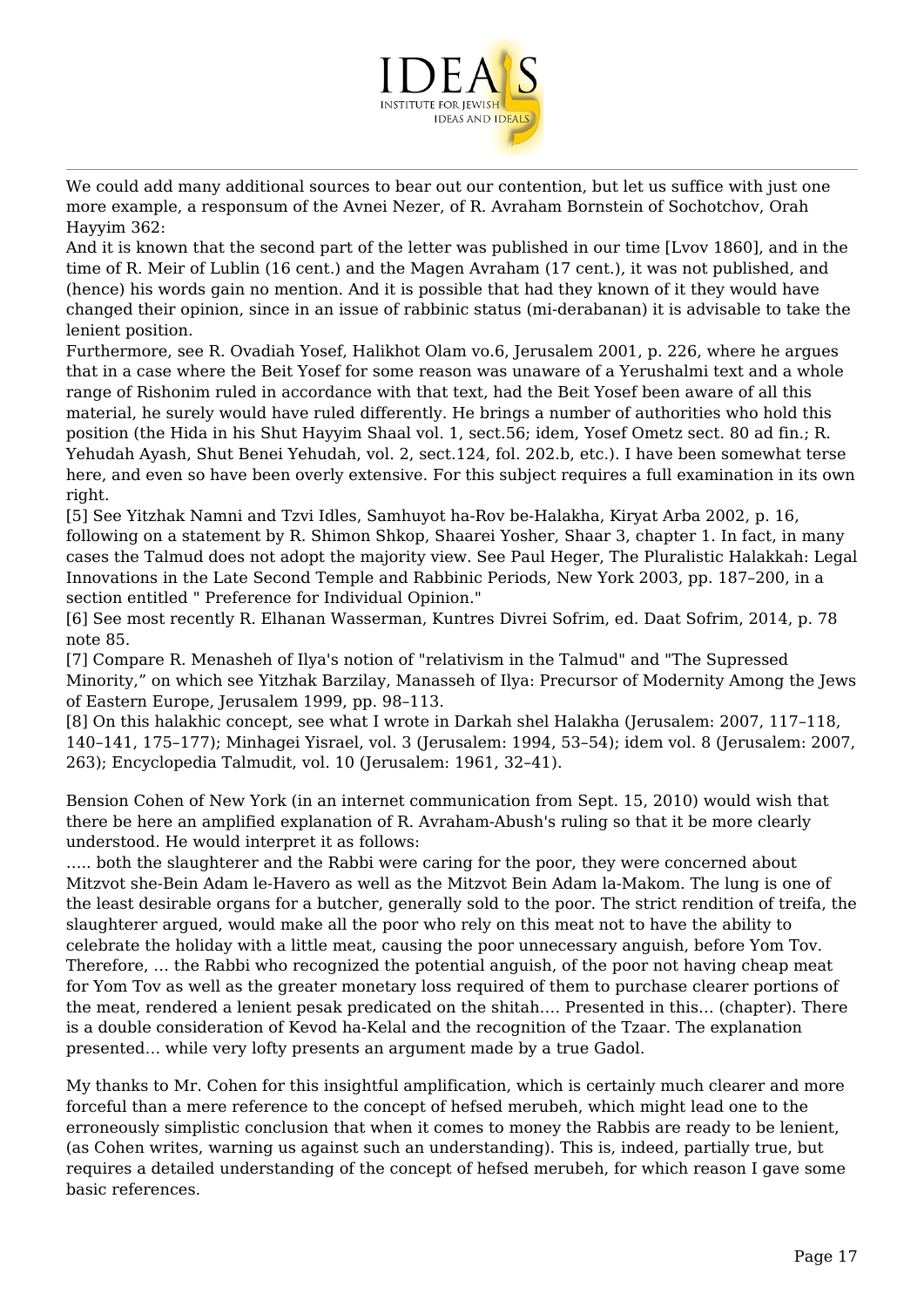

Here we may add that there is a general misconception that it is easier to rule stringently—lehumra, thus avoiding the dangers of permitting the forbidden. However, the Rosh, in his response, Klal Bet, sect.17 ad fin., writes, "and he who rules forbidding something must bring clear and strong evidence, for the Torah was concerned for the property of Israel. Further details may be found in R. Yitzhak Yosef's Ein Yitzhak, vol. 3 (Jerusalem: 2009, 298–306, 596).

A different approach to a similar situation is told of R. Yosef Dov Soloveitchik. It was his way to be extremely stringent in cases of kashrut for himself. But when it came to others, he feared to mistakenly declare something not kosher, thus causing damage and as it were stealing other people's property. On one occasion, he felt he had no alternative but to declare some meat nonkosher, "even though according to the Shach it is kosher, I may not cause you monetary loss and be considered a thief according to the view of the Shach." There and then, on the spot he took from his purse the value of the animal and gave it to the butcher, (A. Tobolsky, Hizaharu be-Mamon Haverchem [Bnei Brak: 1981], 249).

[9] On the Relationship between man and his Maker etc., ibid.

[10] See my discussion in Darkah Shel Torah, 140–141. Here we may add the following story brought by Meir Tamari in his Al Chet: Sins in the Marketplace (Northvale, N.J. and London: 1996, 24):

A shohet, "ritual slaughterer," once came to the Chafetz Chaim fo advice, saying, "The laws of shehitah are so many and difficult I am afraid that I may sin and cause others to sin through an infringement of them. I think I will go into business." The Chafetz Chaim's reply was simple and direct: "If your major concern is the safety of your soul, you should remain a shohet. The laws of the marketplace and of money are far more numerous and onerous, while God, your partner, is an everpresent witness and judge to any deviations."

We find much the same idea reflected in the Netziv (R. Naftali Zvi Yehudah Berlin), in his Haamek Davar to Genesis 20:7, "[Now therefore restore the man his wife; for he is a prophet], and he shall pray for thee, and thou shalt live":

According to what we have explained… that the sin was that [Avimelech] caused grief to our forefather Abraham, surely he only needed to appease him, and there was no need for prayer. However, from here we may learn that one who sins against his neighbor also sins against God, and it is not sufficient to appease one's neighbor alone. One must also beg forgiveness from God. And for this reason he needed Abraham's prayer, in order to be completely expiated.

[11] To understand this "hint," we must see it in its fuller context as recorded in B. Sanhedrin ibid. There we are told that:

…Once a cow whose uterus was missing [was brought before] R. Tarfon who fed it to dogs, (because he regarded it as not kosher). And the case was brought before the Sages at Yavneh and they declared it Kosher… Said R. Tarfon, "Your donkey has gone, Tarfon." Rashi explains: Namely, I must sell my donkey in order to repay the loss of the cow to its owners.

There may also be a word-play on Tarfon-Tareif.

See continuation of the text, where R. Akiva confronts him that he does not have to pay for the "damage" he did.

[12] On which B. Gelman, in his article in Milin Havivin 3, 2007, p. 90, comments:

Rabbi Kook realized that permissive rulings, when appropriate, increase the public's trust in rabbinic leadership, and with increased trust will come increased levels of observance from a trusting public. Conversely, needless, stringent rulings can lead to distrust, less observance, and a breakdown in rabbinic authority. While Rabbi Kook issued these warnings regarding Passover stringencies, his words can easily and appropriately be applied to other areas of halakha as well.